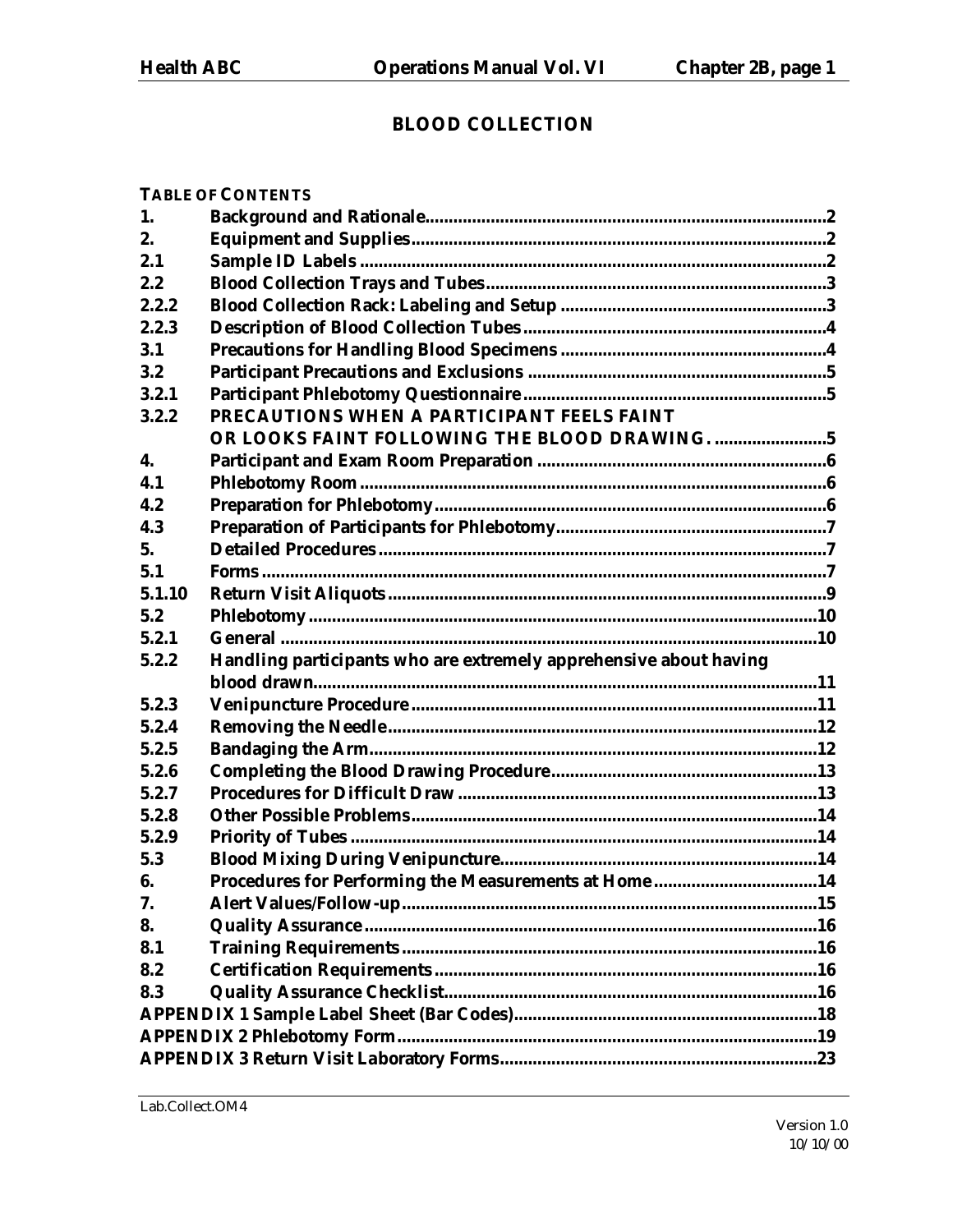### **1. Background and Rationale**

The Health ABC study involves the collection of approximately 17 mL of blood from participants. Since the study depends on the voluntary return of participants over an extended period of time, every effort must be made to make the entire procedure as easy and painless as possible both for the participants and for the Field Center personnel.

A standard informed consent has been prepared for this study. With regard to laboratory procedures, the consent statement informs study participants that there is a small risk of bruising at the spot on the arm where the blood is taken and that about three tablespoons of blood are drawn. The consent statement also informs study participants that they will be contacted if clinically significant test results are discovered.

### **2. Equipment and Supplies**

### **2.1 Sample ID Labels**

You will be supplied with sheets of sample ID barcode labels to use for labeling forms, draw tubes, and cryovials. A sample sheet of barcode labels can be found in Appendix 1. All labels on each sheet have the same 6-digit sample ID number (the first digit identifies the clinic - Memphis  $= 1$ , Pittsburgh  $= 2$ ).

There are 4 labels containing the ID number with no extension. Two are to be used for pre-labeling the 2 draw tubes, with 2 extras for backup vacutainers. These labels have no barcode, and they have 1-4 lines of text indicating which specimen container they are intended for, including the stopper color and volume, if applicable.

There are also 2 barcoded labels with the ID number, one called "Phlebotomy Form," which is placed on the Phlebotomy Form (Appendix 2), and the other called, "Laboratory Processing Form" which is placed on the Laboratory Processing Form. *This process of matching the participant-specific ID (already on the form brought to the lab by the participant) to the sample-specific ID barcode is crucial to being able to use the data collected from laboratory tests.*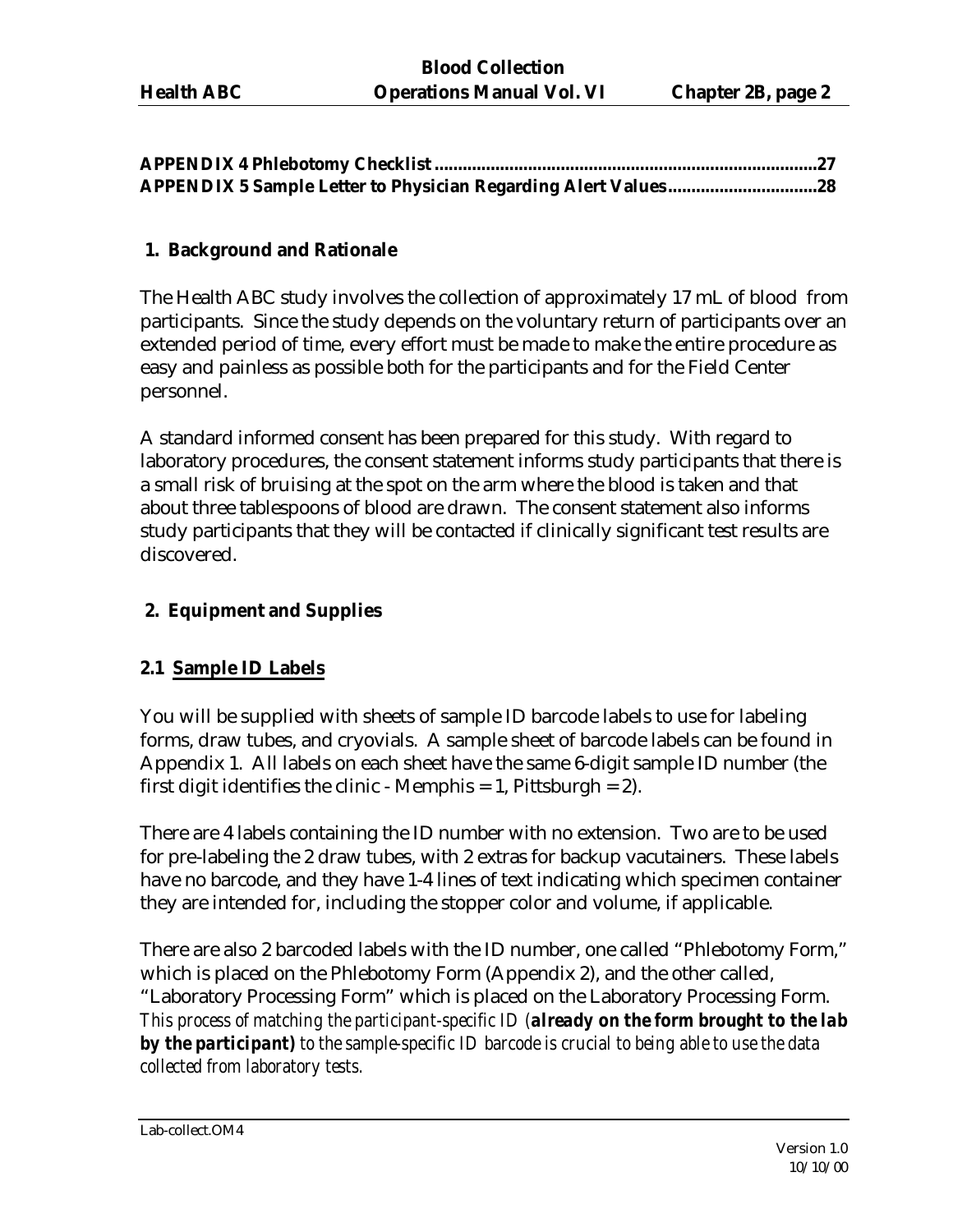There are also 5 barcoded labels with the same ID number and the words "BDID Form." Use of these labels is detailed in the Lab Specimen Processing chapter. Finally, there are 13 labels intended for labeling cryovials (see Lab Specimen Processing chapter).

## **2.2 Blood Collection Trays and Tubes**

Blood drawing trays are prepared in advance for the following day. Each tray is stocked with a full supply of blood drawing equipment for 6-9 participants and holds an ice bath and the individual blood collection tube rack for each participant. Several racks will also be prepared to hold various plastic tubes and vials for the final serum and plasma aliquots sent to the Laboratory for Clinical Biochemistry Research (LCBR) for analysis and to McKesson BioServices for storage. The blood collection tube racks and aliquot tube racks are prelabeled from the same sheet of sample ID barcode labels.

**2.2.1 Blood collection tray.** The collection tray itself is made of hard plastic which is unbreakable and can be easily cleaned. The tray has ten individual compartments which are filled with the following supplies:

- Alcohol swabs Smelling salts Band-Aids Timer/stopwatch Gauze Scissors Tourniquets (2) and a set of the Adhesive tape Adhesive tape Vacutainer holders **Pencils**/pens Needle/sharps container Latex gloves Styrofoam ice bath filled ~10 min before draw 21G Butterfly needles with Luer adapter
	-

### **2.2.2 Blood Collection Rack: Labeling and Setup**

A separate tube rack containing the necessary draw tubes is set up for each participant. They are arranged according to the priority of the draw. This rack will fit into the blood collection tray. The blood collection tubes should be prelabeled with sample ID labels. After the labels have been used for setting up the blood collection rack and the aliquot rack (see Lab Specimen Processing chapter), there will be 9 labels left: 2 "Backup Vacutainer" labels, 1 "Phlebotomy Form" label, 1 "Laboratory Processing Form" label, and 5 "BDID Form" labels. These can be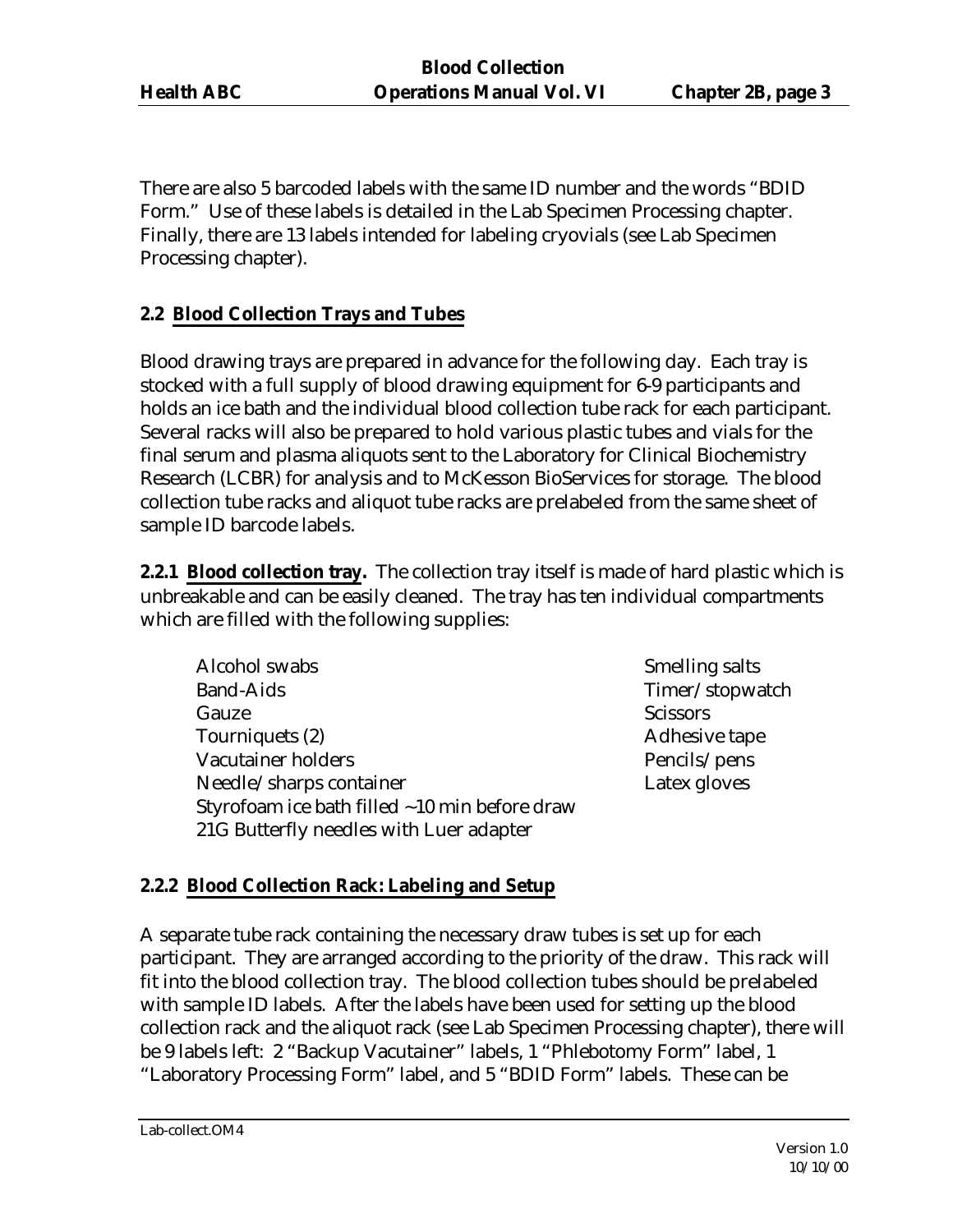separated into 2 mini-sheets: The "Backup Vacutainer," "Phlebotomy Form," and "Laboratory Processing Form" labels should be clipped to the corresponding blood collection tray. The "BDID Form" labels should be clipped to the corresponding aliquot rack.

### **2.2.3 Description of Blood Collection Tubes**

Each draw tube is color coded to aid in handling.

Tube #1 is a 7 ml lavender stoppered tube containing 15% liquid EDTA as the anticoagulant. After drawing, the tube should be mixed and immediately placed on ice. 1 mL of whole blood will be aliquoted before spinning. This 1 mL will be sent to LCBR for analysis of HbA1c. The cryovial cap is coded white. The remaining blood in the draw tube will be spun. Cryovial caps for this plasma are also coded white. The plasma will be used for archival purposes.

Tube #2 is a 10 ml siliconized red stoppered tube used to collect serum. This tube contains no anticoagulant so that the blood clots to form serum. After drawing, the blood is allowed to clot at room temperature for 40-45 minutes (Maximum = 90 minutes). Cryovial caps are coded red. The serum is used for analysis of fasting glucose, cholesterol and archiving.

### **3.1 Precautions for Handling Blood Specimens**

In accordance with the OSHA regulations on blood borne pathogens (see OSHA regulations that are kept in the laboratory), the LCBR recommends the following laboratory safety protocol for the field center laboratories:

- Non-permeable lab coats, latex gloves, and face shields should be used when handling any blood in any situation where splashes, spray, spatter, or droplets of blood may be generated and eye, nose, or mouth contamination can be reasonably anticipated.
- 'Universal Precautions' should be followed when handling any blood products.
- Contaminated needles and sharps shall be immediately placed in a puncture-resistant, leakproof container. Never recap or break needles.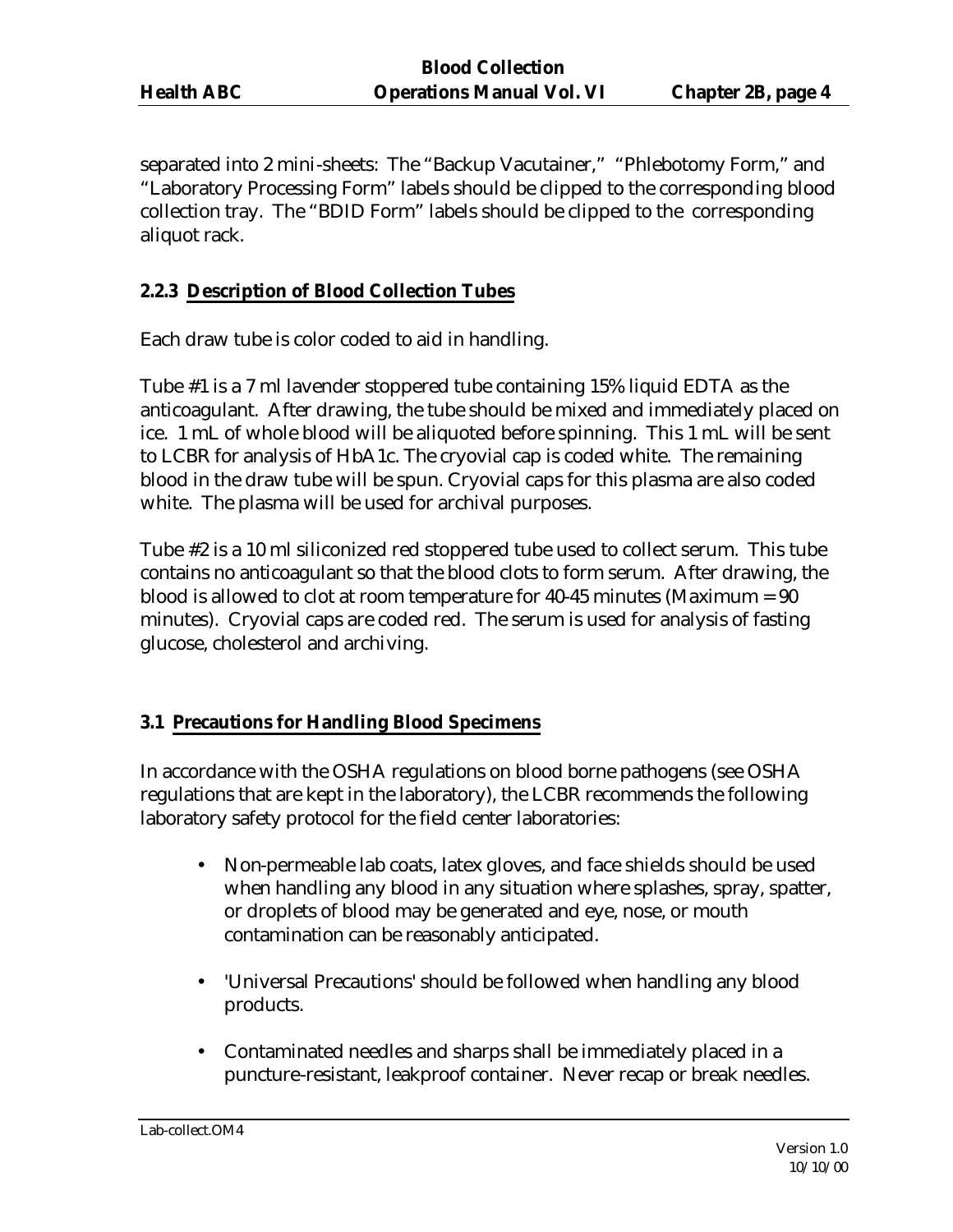• Hepatitis B vaccine should be offered to all unvaccinated technicians handling blood and documentation of vaccination or technicians' declining to be vaccinated should be kept.

### **3.2 Participant Precautions and Exclusions**

### **3.2.1 Participant Phlebotomy Questionnaire**

Following the questionnaire format on the Phlebotomy Form, each participant is asked whether they have a bleeding disorder before the blood is drawn (Ques. 1). If they have had any problems with excessive bleeding or bruising at a venipuncture site, use your own judgment to decide whether or not a clinic physician or nurse supervisor should be consulted.

If the participant has experienced fainting spells during phlebotomy (Ques. 2), ask the participant the frequency of fainting spells. If the participant frequently faints, again, use your own judgment to determine whether or not a consultation with the clinic physician or nurse supervisor is necessary. Provide smelling salts, basin, and a cold cloth if needed. See section below on precautions when a participant feels faint.

Questions 3 and 4 relate to rare, but important exclusions. If a participant has had a radical mastectomy, including removal of the axillary (armpit) lymph nodes, any damage to veins on the side from which the lymph nodes were removed could result in chronic edema and clotting problems. Therefore, it is safest to use the arm from which lymph nodes were not removed. If a participant has had a bilateral radical mastectomy, it is safest not to do the blood draw at all. If they aren't sure whether their mastectomy was radical or a modified procedure, it is safest to treat it like a radical mastectomy.

Similarly, if a participant has had a graft or shunt implanted to allow kidney dialysis, application of the tourniquet and venipuncture in the area of the graft could seriously compromise the graft. Again, it is safest to use the arm without the graft or, if the participant has had grafts in both arms, not to do the blood draw at all.

## **3.2.2 PRECAUTIONS WHEN A PARTICIPANT FEELS FAINT OR LOOKS FAINT FOLLOWING THE BLOOD DRAWING.**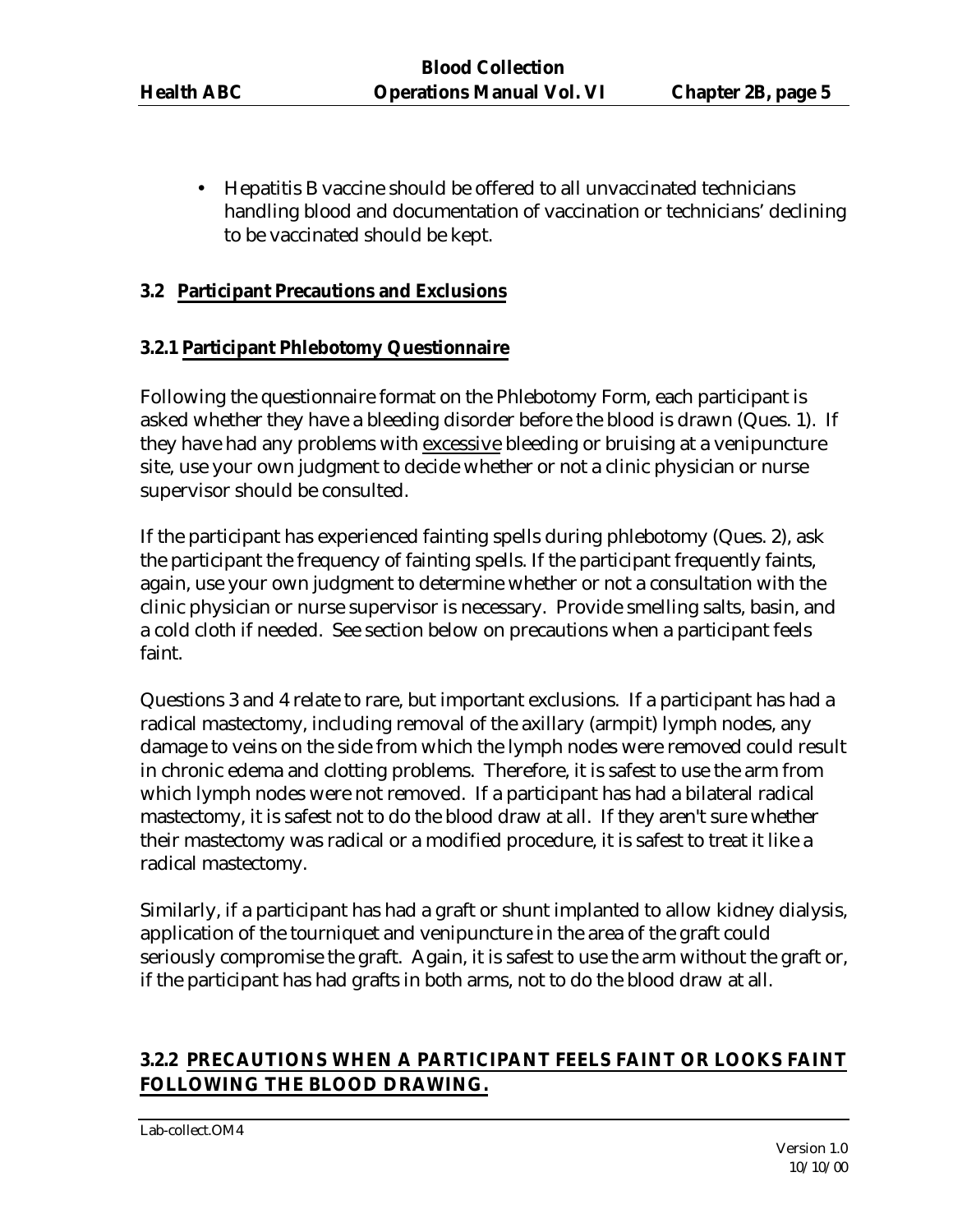- Have the participant remain in the chair, if necessary have them sit with their head between their knees.
- Provide the participant with a basin if they feel nauseated.
- Have the participant stay sitting until the color returns and they feel better.
- Place a cold wet cloth on the back of the participant's neck.
- If the participant faints, use smelling salts to revive by crushing the ampule and waving it under the participant's nose for a few seconds.
- If the participant continues to feel sick, contact a medical (nursing) staff member who will advise you on further action.

### **3.3 Participant Refusal of Phlebotomy**

Rarely, a participant will refuse phlebotomy. Please keep a list of Health ABC Enrollment ID #s of any of these participants and identify which test they refused.

### **4. Subject and Exam Room Preparation**

## **4.1 Phlebotomy Room**

The blood drawing should take place in an isolated room or participants should be separated by room dividers. The room should be equipped with all of the necessary blood drawing supplies. A separate counter or work table should be equipped with all of the materials and vials that are used in the blood handling and processing. The centrifuge, refrigerator, and freezer should be nearby.

### **4.2 Preparation for Phlebotomy**

Preparation for phlebotomy is done in the following manner. Early morning, before any participants arrive:

- Check to make sure that blood collection tray is properly equipped. Every item on the checklist (Appendix 4) must be ready before proceeding.
- Check that each vacutainer tube is properly labeled with sample ID labels and numbered 1-2.
- Check that the sample processing station is properly equipped (see Lab) Sample Processing chapter).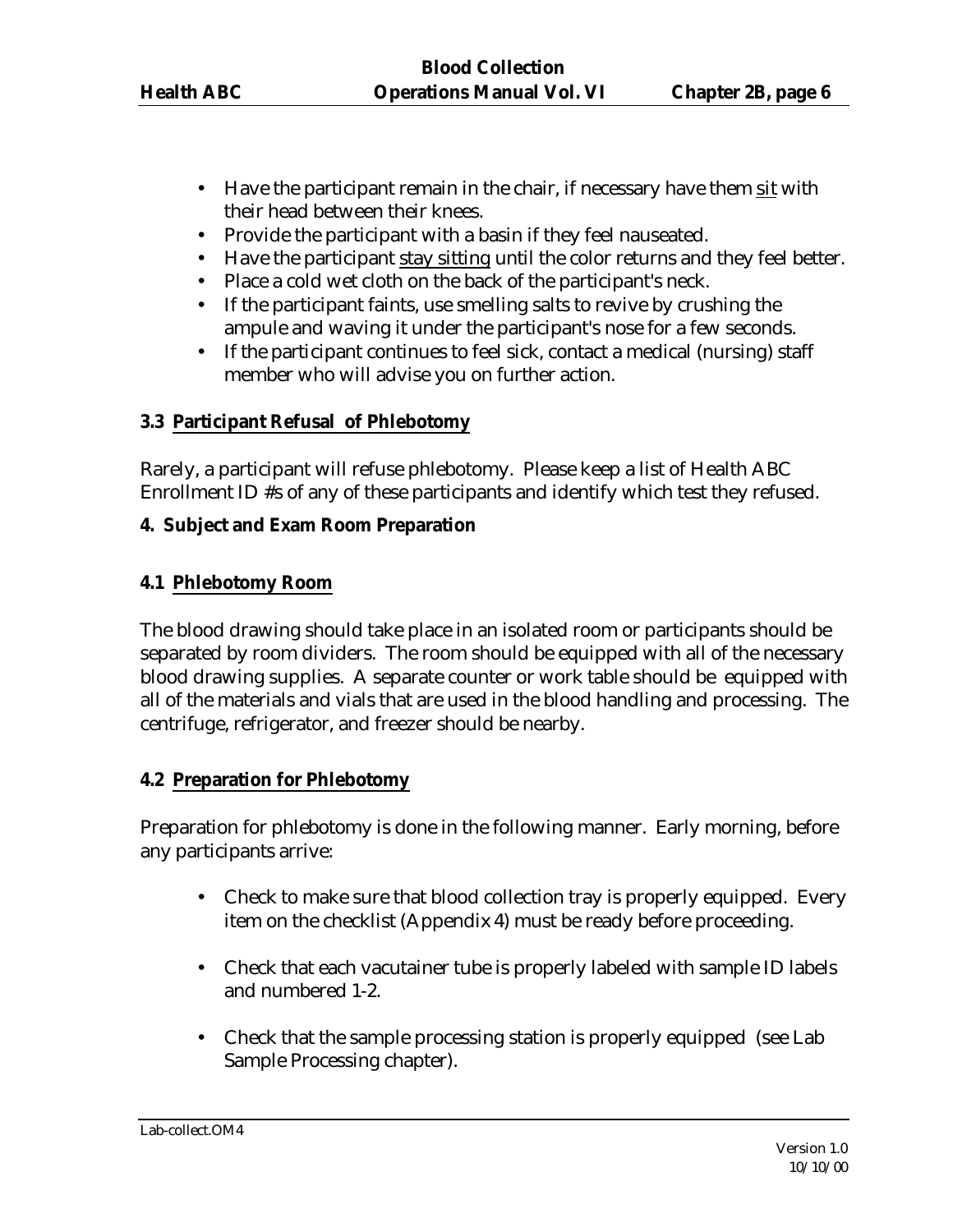Make sure the phlebotomy room is tidy and stocked with extra smelling salts, basin, and disposable wash cloths, and that blood mixer is functional.

Approximately 10 minutes before scheduled participant arrival:

• Fill styrofoam ice bath 3/4 full with crushed ice.

### **4.3 Preparation of Participants for Phlebotomy**

It should be stressed that this study requires the voluntary cooperation of the participants. These people are donating both time and blood on a purely voluntary basis, with no reward other than the knowledge that they are contributing to progress in medicine. Thus, the whole experience must be made as pleasant as possible. Two tubes of blood are collected. The smaller tube contains slightly under 2 teaspoons (7 mL) of blood. The larger tube contains 2 teaspoons (10 mL) of blood. Any participants who are concerned about the volume of blood should be reassured that the total amount of blood drawn is less than 4 teaspoons, although it may look like more. The phlebotomist may also assure participants that they donate 26 times as much blood (450 mL) when they donate a unit of blood.

#### **5. Detailed Procedures**

#### **5.1 Forms**

An example of the Phlebotomy form is in Appendix 2. The purpose of this form is to provide a vital link between the sample ID# and the participant ID# and to facilitate the collection of plasma and serum samples from participants. The collection must be done in a rapid and efficient manner, with maximum protection for the participant. In addition, the process must facilitate the monitoring of phlebotomy and other quality assurance parameters. All forms must be completed in ink.

The Phlebotomy form has the following purposes:

- 1. Assure the most efficient and safest possible venipuncture for participants.
- 2. Allow the monitoring of the quality of the above procedures.
- 3. Allow more efficient processing of the samples at LCBR.
- 4. Provide information critical to the interpretation of the assay results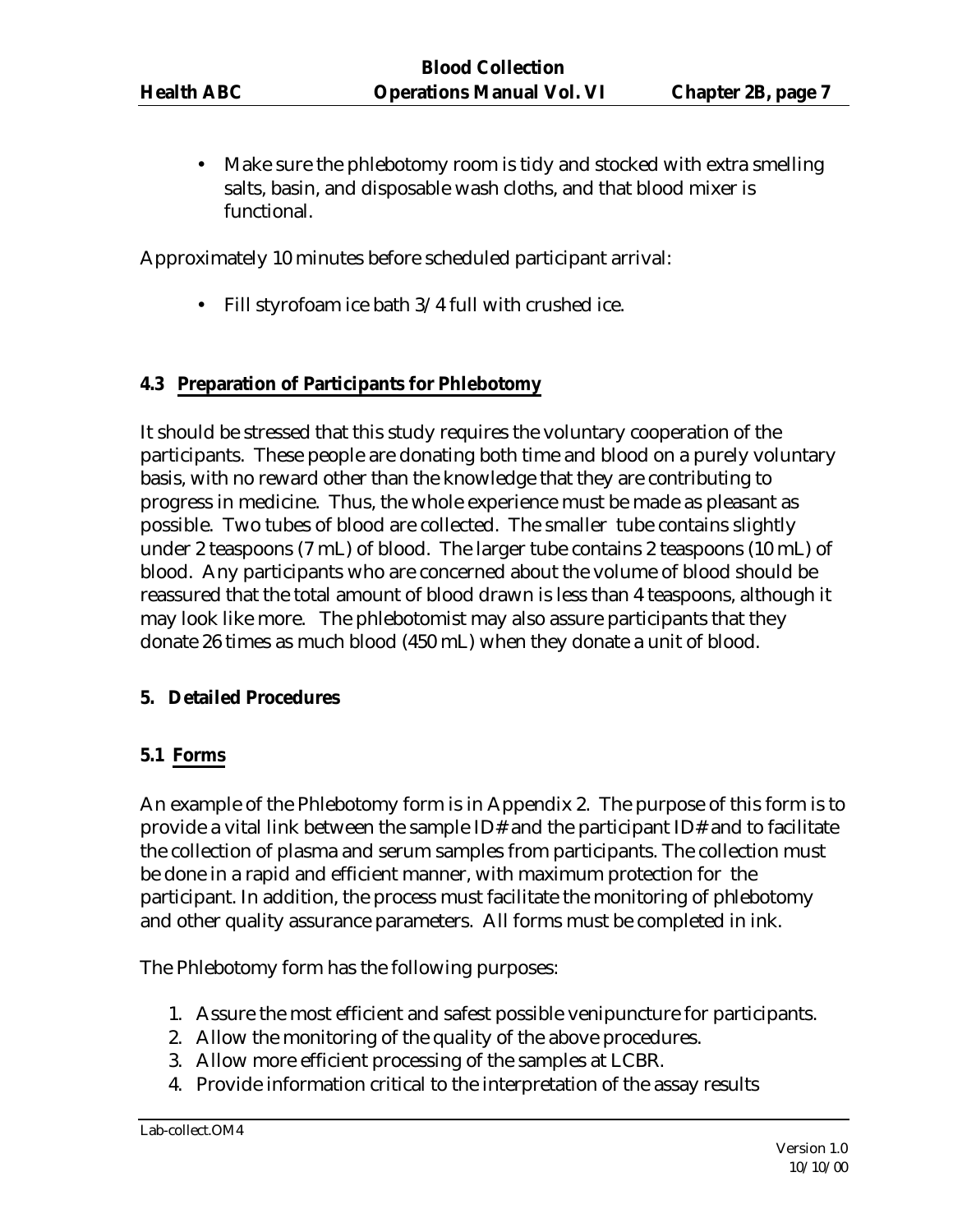The participant will arrive at the phlebotomy station with their Health ABC participant ID# already filled in on their Phlebotomy and Laboratory Processing forms. The sample ID will be determined by the set of prelabeled tubes used to collect their samples. It is vital that this same sample ID be matched up with the participant ID on both the Phlebotomy and the Laboratory Processing forms (see Lab Specimen Processing chapter). There will be a small sheet of labels clipped to the rack of vacutainers. On it is a "Phlebotomy Form" label, to be affixed to the upper right corner of the Phlebotomy Form, and a "Laboratory Processing Form" label which should be affixed to the upper right corner of the Laboratory Processing Form. This should be done before drawing any blood, to insure that this critical task is not forgotten.

There are actually two parts to the Phlebotomy form associated with blood drawing. The first section contains questions that are important for participant safety; these questions should be asked immediately before phlebotomy and deal with any propensity to bleed or faint. The second part deals with details of the phlebotomy procedure, whether it went smoothly, how long it took, etc.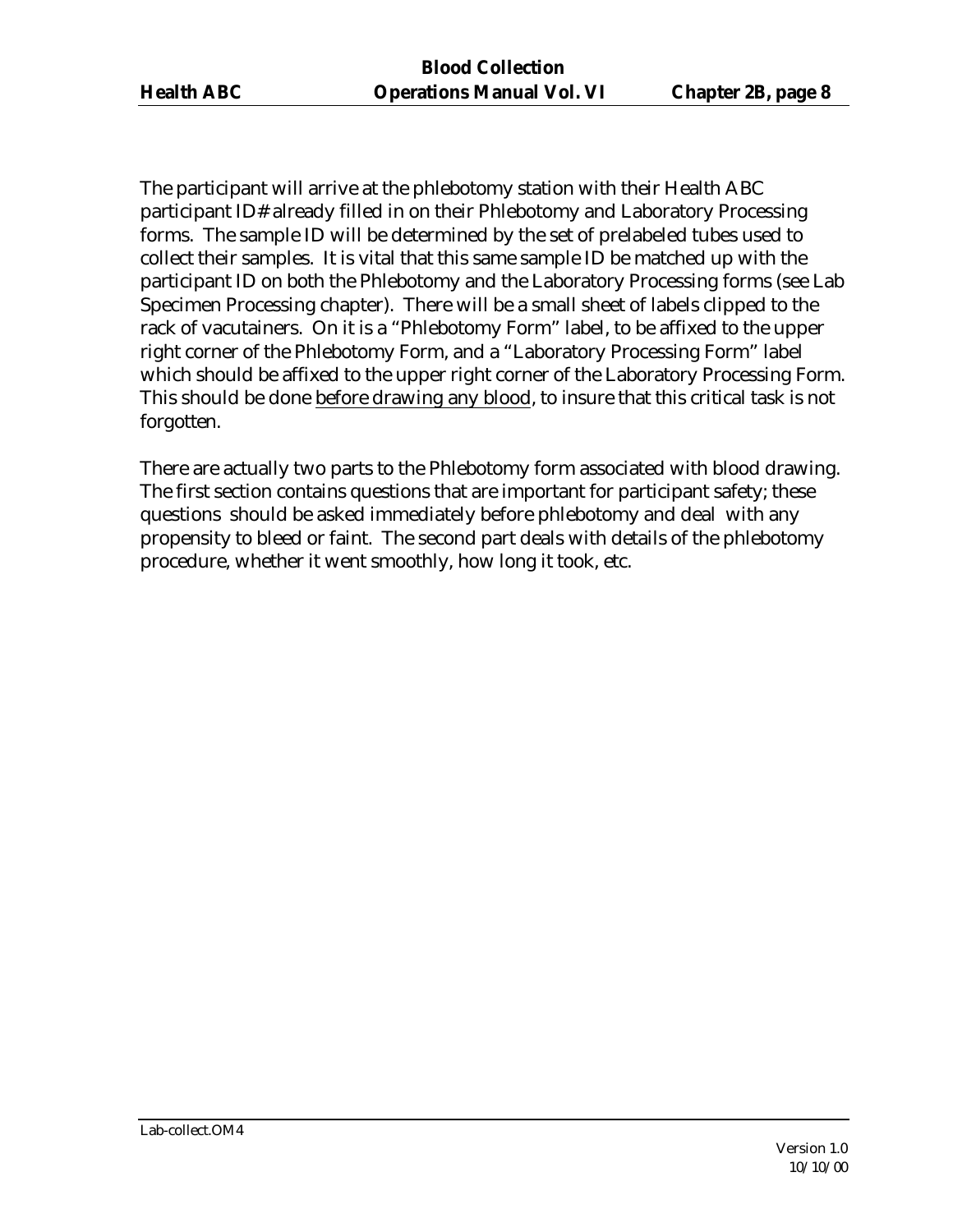## **5.1.10 Return Visit Aliquots**

Occasionally, participants return to the clinic just to have a fasting blood draw or because the were unable to give a sample at the regular clinic visit. There are new forms that must be filled out for return visits: the Return Visit Phlebotomy Form, and the Return Visit Lab Processing Form (see Appendix 3). Use a new set of sample ID bar code labels. Place the Phlebotomy Form label in the Bar Code Label space on the Return Visit Phlebotomy Form. Place a Laboratory Processing Form label in the Bar Code Label space on the Return Visit Laboratory Processing Form.

If the participant returned only because they were not fasting at the clinic visit, they should have had a complete draw during the clinic visit. You will therefore only have to draw a small amount of blood for a fasting serum sample. Do not draw tube #1. For tube #2, substitute a 3- or 5-mL siliconized red-stoppered tube (the 3-ml pediatric tubes may require a different adapter for the centrifuge). You will get more serum than you need for the fasting serum sample, but you should not fill more cryovials for storage. Fill cryovial 06 only. You may also fill one blind duplicate cryovial 06, if needed. The rest of the serum should be discarded.

Only if the participant did not have blood drawn at all during the clinic visit, use the draw tube labels for Draw Tube 1 and 2 and the cryovial labels for cryovials 01, 02, 03, 04, 05, 06, 07, 08, 09, 10, 11, 12, and 13 as usual. If the participant had an incomplete draw, then draw the tube needed to complete the set of cryovials. For example, if the participant had an EDTA tube drawn at their clinic vist, but a serum sample could not be obtained, draw the regular 10 mL tube #2 and fill cryovials 06- 13.

Be sure to fill out both Return Visit forms with the header information including the Health ABC ID #, Acrostic, Date Form Completed, and Staff ID #.

If you know that you are going to have a large number of re-draws just for one or both of the cryovials being sent to LCBR for immediate assay, then you can set aside a group of 20 label sets, along with the corresponding blind duplicate set and use this exclusively for the re-draws.

You should only create blind duplicates that match a real sample. Since none of the samples sent to LCBR this year (cryovials 1 and 6) should have a blind duplicate, you should not be creating blind duplicates for the re-draws. If you use the rest of the labels for blind duplicate cryovials from new participants (i.e., not those having redraws), you will end up with more duplicates than 5% of the total samples.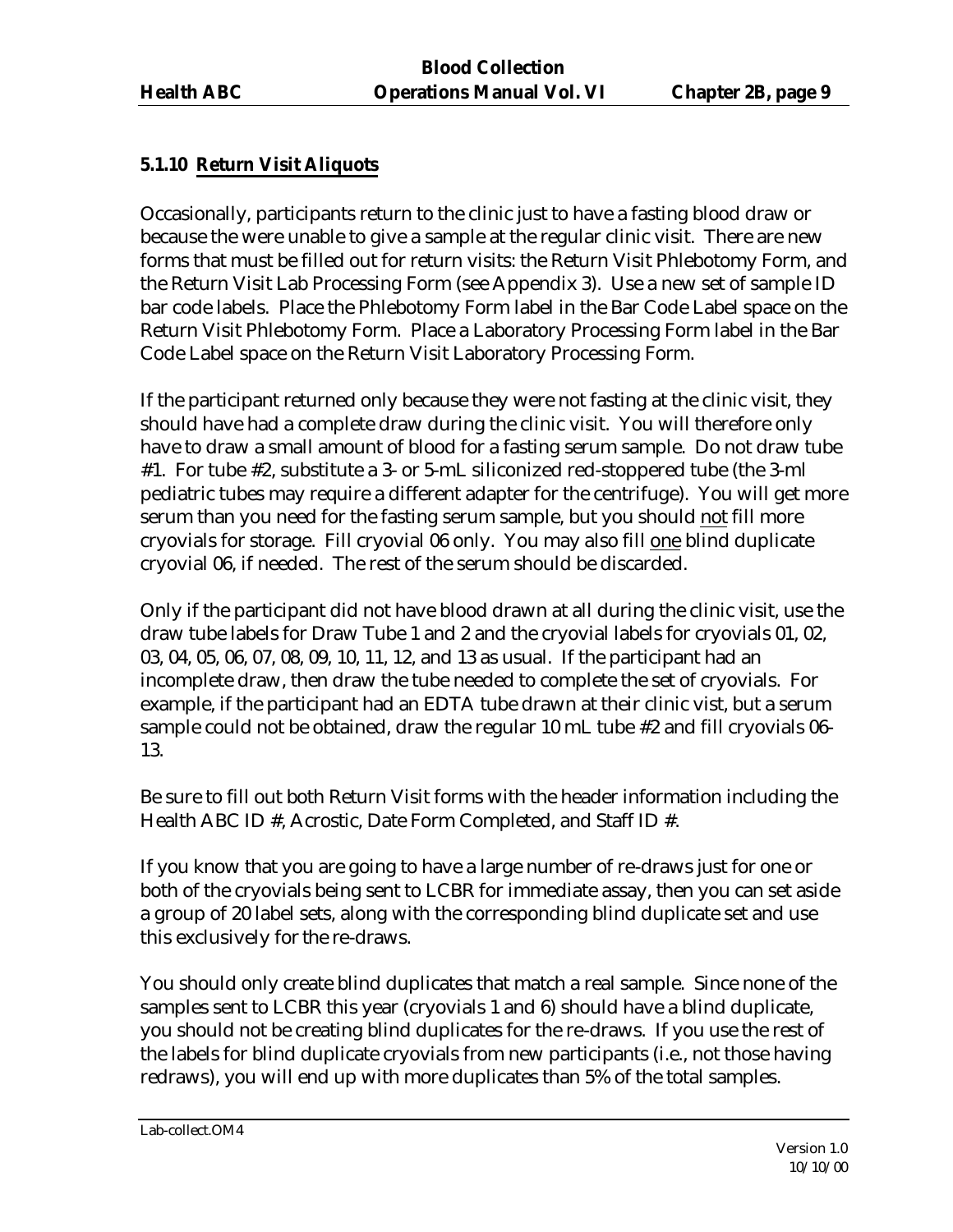Therefore, you may discard the blind duplicate label set that goes with the group of 20 labels sets you have set aside. However, if you have not already removed and discarded the labels for cryovials 1 and 6 from the blind duplicate label set, you can also use that set for a redraw.

If you have already gotten out of sync by creating a set of blind duplicate samples for every 20 redraws, you may discard the next one or two blind duplicate label sets until you are back in sync. In other words, if you have had 40 redraws and created two extra sets of blind duplicates, just discard the next two blind duplicate label sets. When you fax the Blind Duplicate ID Forms to the Coordinating Center, just make a note on the fax cover sheet that you have discarded two sets of barcode labels, and record the barcodes from those sets.

While it would be better to have extra barcode labels to use for redraws, it is impossible to predict how many label sets you would need for this purpose. Normally, the need for redraws would be rare and sporadic.

## **5.2 Phlebotomy**

## **5.2.1 General**

Blood drawing is standardized for the sitting position.

The venipuncture is performed with a 21 gauge butterfly needle with 12 inches of plastic tubing between the venipuncture site and the blood collection tubes. A 23 gauge needle may be used, if necessary, for a difficult draw, *but this must be noted on the Phlebotomy form under "Comments on blood collection."* The butterfly has a small, thin-walled needle, which minimizes trauma to the skin and vein. The use of 12 inches of tubing allows tubes to be changed without any movement of the needle in the vein. If the participant is concerned about the venipuncture, they may be reassured to know such care is taken. The participant should be given enough time to feel comfortable both before and after the blood collection. In many cases the most memorable part of the experience for the participant will be the contact with the technician who draws the blood and their general attitude and competence.

If the participant is nervous or excited, the technician briefly describes the procedure. Sample script: "*I am going to be drawing about 4 teaspoons of blood. This blood will be used in tests for blood glucose and some new experimental tests. We hope to be able to use the results of these tests to better understand health and disease in older people."*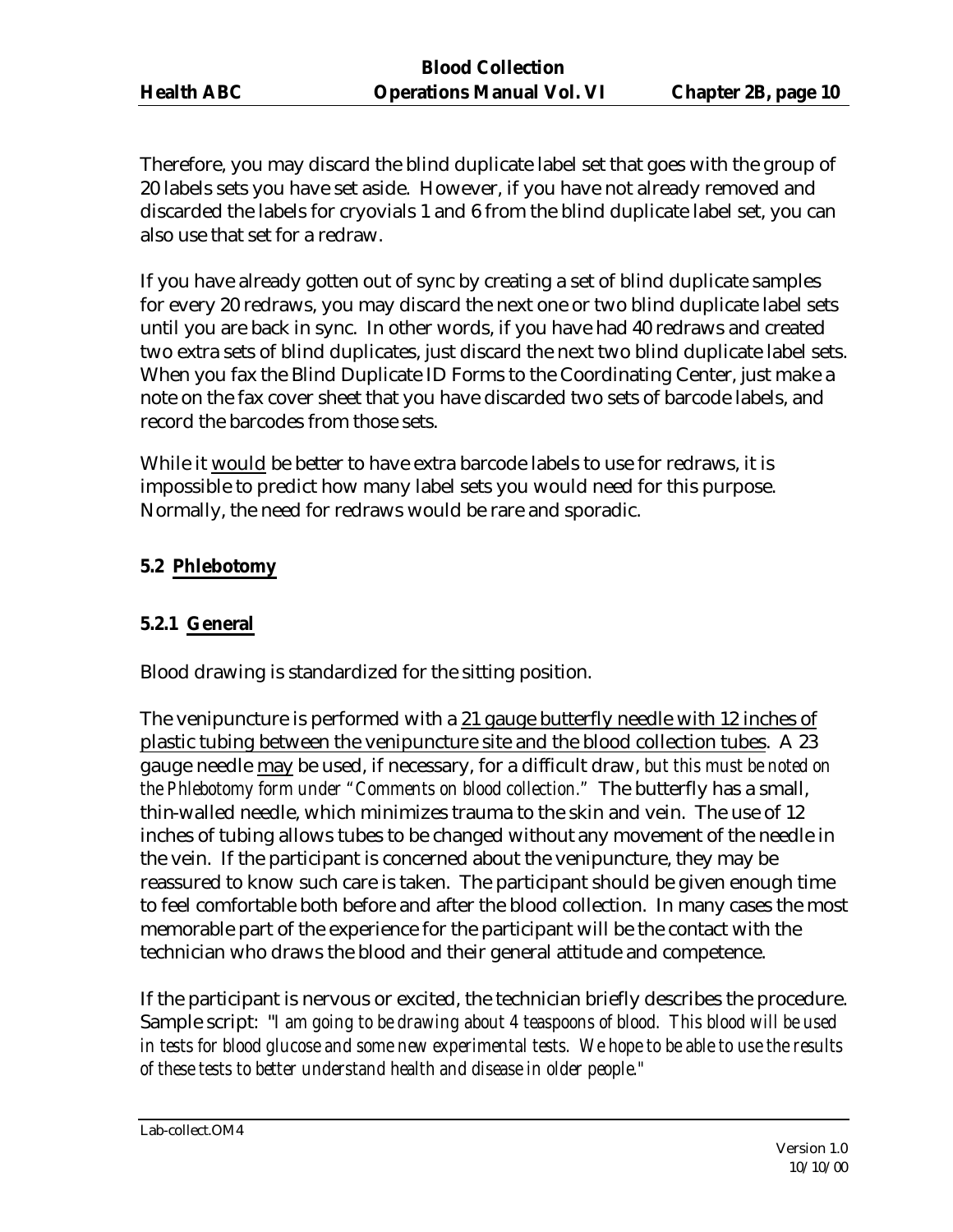## **5.2.2 Handling participants who are extremely apprehensive about having blood drawn**

*Do not under any circumstances force the participant to have blood drawn.* It may help to explain to the participant that the blood drawing is designed to be as nearly painless as possible. It is sometimes best to let the participant go on with another part of the visit. It may also be helpful to have the participant relax in the blood drawing chair just so the phlebotomist can check the veins in the participant's arms, without actually drawing blood. If the participant has "good veins" the phlebotomist can reassuringly say, "Oh, you have good veins; there should be no problem." Elderly participants are often aware of the difficulty they pose to phlebotomists and should receive extra consideration and detailed explanations as required.

## **5.2.3 Venipuncture Procedure**

- Wear Latex gloves and a lab coat.
- Arrange draw tubes in order of draw (see Section 5.2.9) on the table top within easy reach. Assemble butterfly apparatus and vacutainer holders, gauze, and alcohol prep prior to tourniquet application.
- Apply tourniquet.
- Examine participant's arms for the best site for venipuncture. Generally the antecubital vein is preferred, if feasible. Release tourniquet.
- Cleanse venipuncture site. Prepare area by wiping with alcohol swab in a circular motion from center to periphery. Allow area to dry.
- Reapply tourniquet and start timer. Note the start time on the Phlebotomy form.
- Grasp the participant's arm firmly, using your thumb to draw the skin taut. This anchors the vein. The thumb should be 1 or 2 inches below the venipuncture site.
- With the needle bevel upward, enter the vein in a smooth continuous motion.
- Make sure the participant's arm is in a flat or downward position while maintaining the tube below the site when the needle is in the vein. It may be helpful to have the participant make a fist with the opposite hand and place it under the elbow for support.
- Grasp the flange of the vacutainer holder and push the tube forward until the butt end of the needle punctures the stopper, exposing the full lumen of the needle.
- Note the blood flow into the first collection tube. If blood is flowing freely, the butterfly needle can be taped to the participant's arm for the duration of the draw. If the flow rate is very slow, the needle may not be positioned correctly.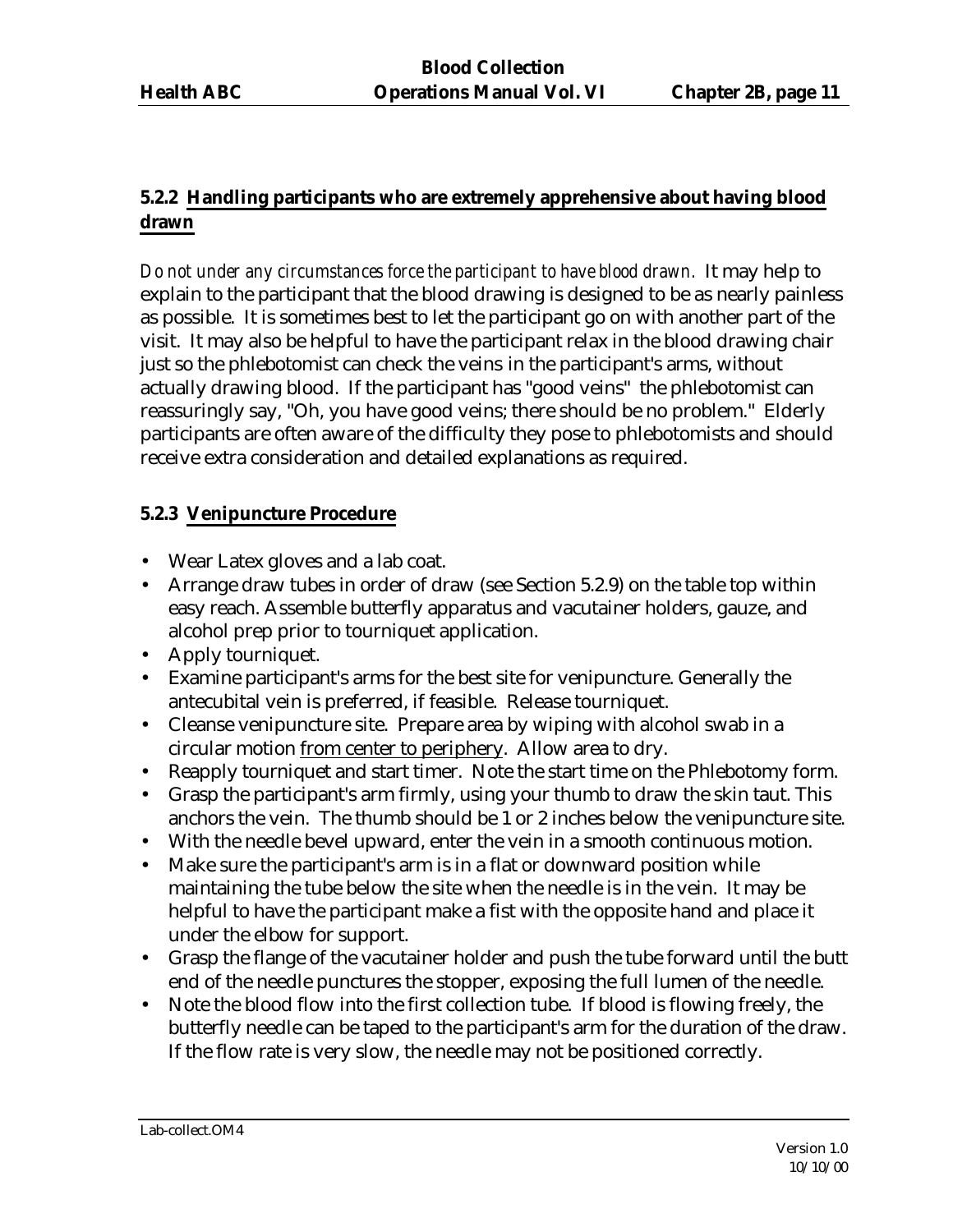- Remove the tourniquet at 2 minutes. Once the draw has started, do not change the position of the tube until it is withdrawn from the needle. If blood flow ceases after the tourniquet is removed, it may be reapplied for another 2 minutes. Note on the Phlebotomy form the total length of time the tourniquet was on.
- Keep a constant, slight forward pressure (in the direction of the needle) on the end of the tube. This prevents release of the shutoff valve and stopping of blood flow. Do not vary pressure or reintroduce pressure after completion of the draw.
- Fill each vacutainer tube as completely as possible; i.e., until the vacuum is exhausted and blood flow ceases. If a vacutainer tube fills only partially, remove the vacutainer and attach one of your extra, backup tubes of the same type without removing the needle from the vein. Be sure to place one of the "Backup Vacutainer" labels on that tube after completing phlebotomy.
- When the blood flow ceases, remove the tube from the holder. The shutoff valve re-covers the point, stopping blood flow until the next tube is inserted.
- After tube #1 is removed, mix by gently inverting before placing tube on the mixer. Note: do NOT mix red top tube # 2. (See section on Blood Mixing During Venipuncture below).
- Average venipuncture time is 2-3 minutes, but any difficulties may increase this time to 10 minutes. Be sure to note the time venipuncture is completed on the Phlebotomy form.

## **5.2.4 Removing the Needle**

- To remove the needle, lightly place clean gauze over venipuncture site. Remove the needle quickly and immediately apply pressure to the site with a gauze pad. Discard needle into puncture-proof sharps container.
- Have the participant hold the gauze pad firmly for one to two minutes to prevent a hematoma.
- Remove tube #1 from the blood mixer and place in ice. Tube #2 should already be in the rack at room temperature.

## **5.2.5 Bandaging the Arm**

Under normal conditions:

- Slip the gauze pad down over the site, applying mild pressure.
- Apply an adhesive or gauze bandage over the venipuncture site after making sure that blood flow has stopped.
- Tell the participant to leave the bandage on for at least 15 minutes.

If the participant continues to bleed: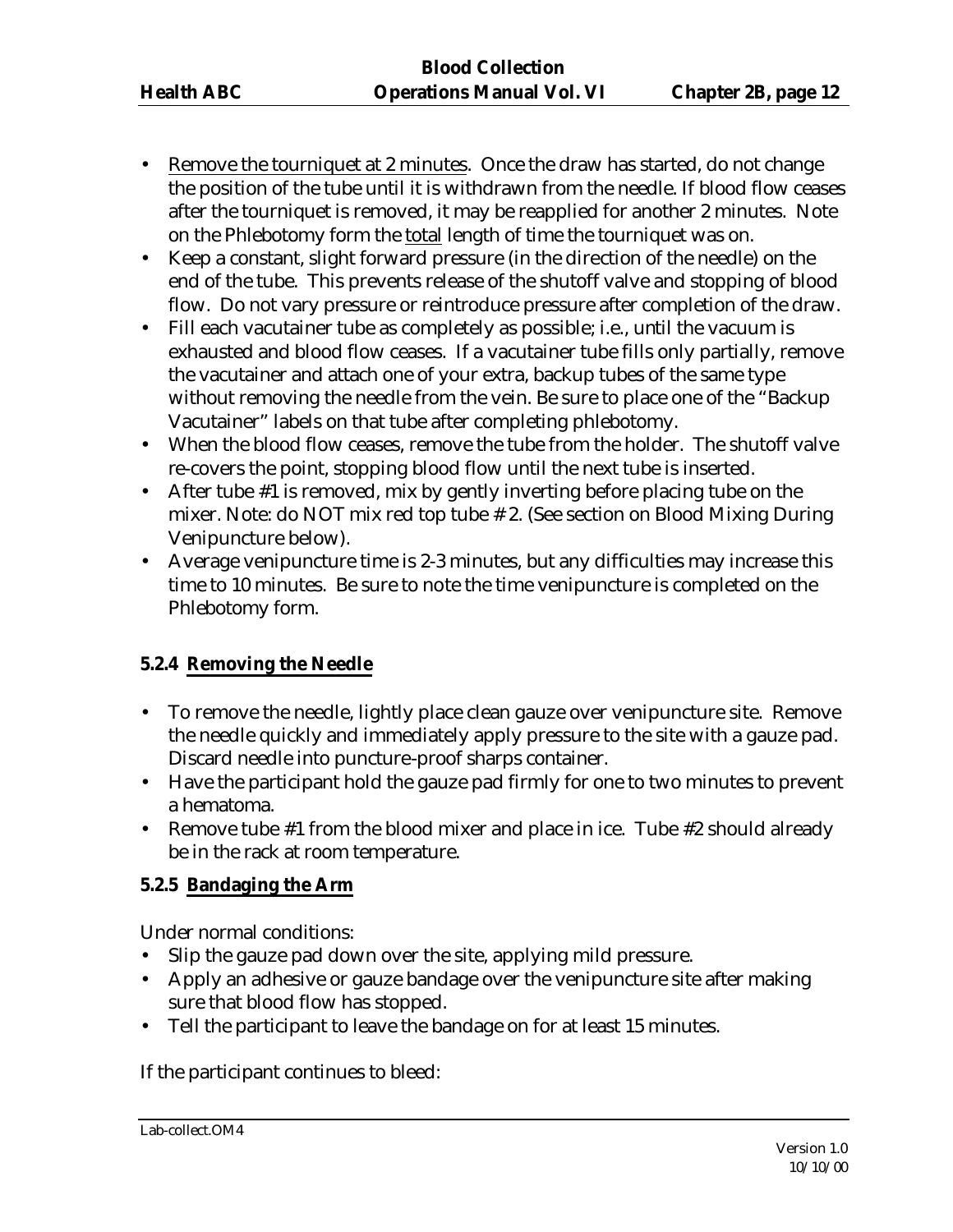- Apply pressure to the site with a gauze pad. Keep the arm elevated until the bleeding stops.
- Wrap a gauze bandage tightly around the arm over the pad.
- Tell the participant to leave the bandage on for at least 15 minutes.

### **5.2.6 Completing the Blood Drawing Procedure**

- Dispose of needle and tubing in the appropriate biohazard needle sharps containers.
- Complete the Phlebotomy form. This includes rating the venipuncture as clean or traumatic and writing any comments about any difficulties with the phlebotomy under "Comments on Phlebotomy."
- Clean up the venipuncture area (if necessary).
- Bring blood collection tray to the processing area with the filled vacutainer tubes and Laboratory Processing form.

### **5.2.7 Procedures for Difficult Draw**

If a blood sample is not forthcoming, the following manipulations may be helpful.

- If there is a sucking sound, turn needle slightly or lift the holder in an effort to move the bevel away from the wall of the vein.
- If no blood appears, move needle slightly in hope of entering vein. Do not probe. If not successful, release tourniquet and remove needle. A second attempt can be made on the other arm.
- Loosen the tourniquet. It may have been applied too tightly, thereby stopping the blood flow. Reapply the tourniquet loosely. If the tourniquet is a velcro type, quickly release and press back together. Be sure, however, that the tourniquet remains on for no longer than two minutes at a time.
- DO NOT attempt a venipuncture more than twice unless a participant encourages you to do so.
- Reassure the participant that the inability to obtain a clean venipuncture is not any sign of a medical problem on their part.
- If venipuncture is unsuccessful, participant should be rescheduled at a later date, preferably with a different Field Center phlebotomist.
- Document any problems with venipuncture and sample collection on the Phlebotomy form. In particular, note whether a vein other than one of the antecubital veins was used.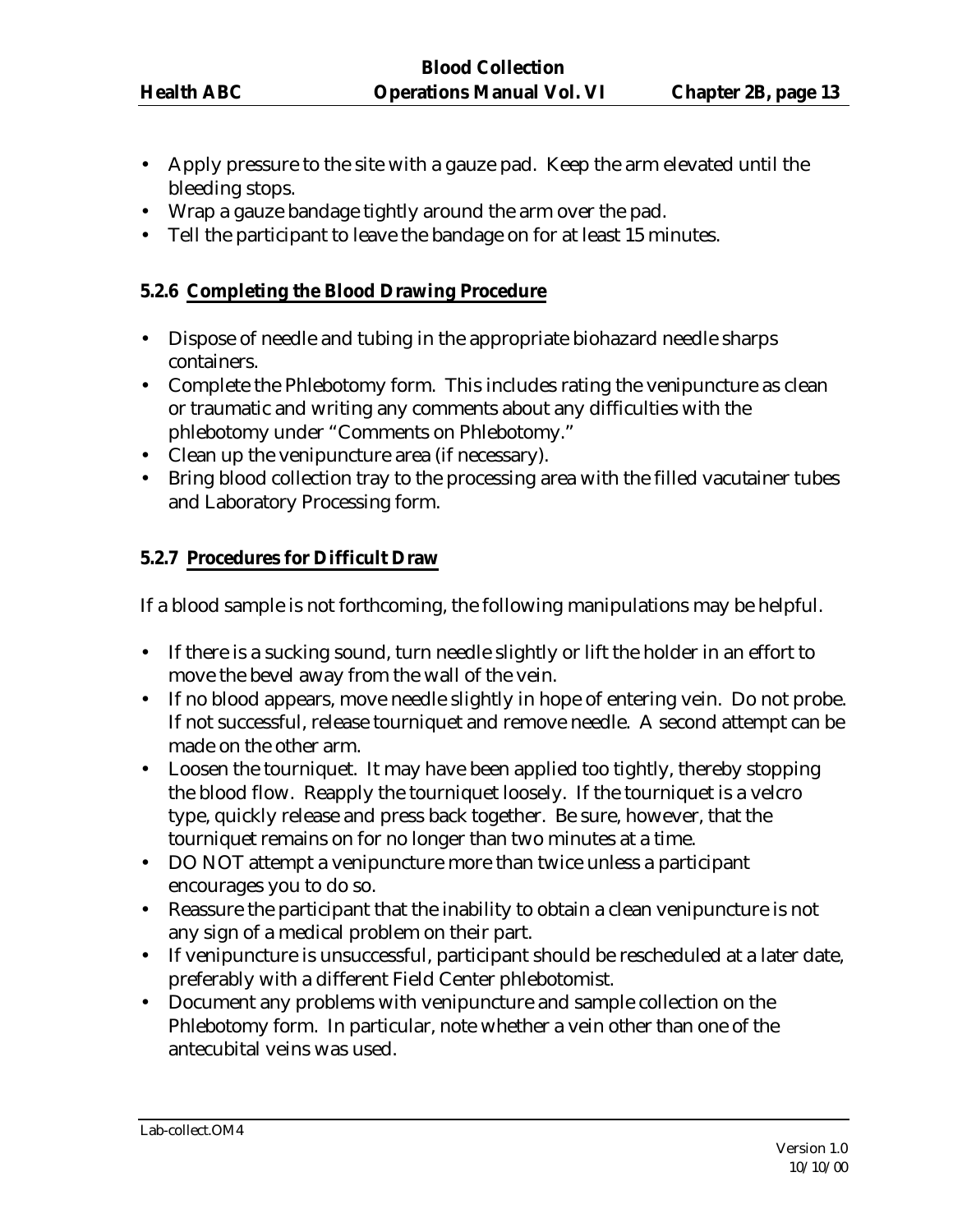### **5.2.8 Other Possible Problems**

1) Not all tubes are collected (blood flow ceases, difficult venipuncture, etc.): *Always fill the collection tubes in the order specified*. Make notations of difficulties on the Phlebotomy form. If the participant is willing, another attempt should be made to complete the draw.

2) Collection tube does not fill: First, try another tube of the same type. Partially filled plasma tubes are not acceptable if less than 2/3 full. Partial tubes for serum are okay, but will result in a reduced number of aliquots. Check "No" (not filled to capacity) and explain why under Question #10 of the Phlebotomy form if a tube is not completely filled.

### **5.2.9 Priority of Tubes**

A total of approximately 17 mL of blood will be drawn from each participant in 2 tubes. Tubes are numbered 1-2 and arranged in the rack to be drawn in the following order of priority:

| Whole blood / EDTA Plasma 7 mL | lavender top |
|--------------------------------|--------------|
| Serum 10 mL                    | red top      |

### **5.3 Blood Mixing During Venipuncture**

Each tube should be treated as follows:

- #1 EDTA: place on mixer for ~30 seconds, then place in ice bath
- #2 Serum: do NOT mix; place in rack at room temperature for AT LEAST 40 minutes

#### **6. Procedures for Performing the Measurements at Home**

This examination can be done on home visits. The timing of the draw should be arranged so that there is sufficient time to be sure that the participant will not faint or bleed after the examiner has left the home, but late enough in the visit so that the samples can be returned to the lab for processing within two hours after the draw.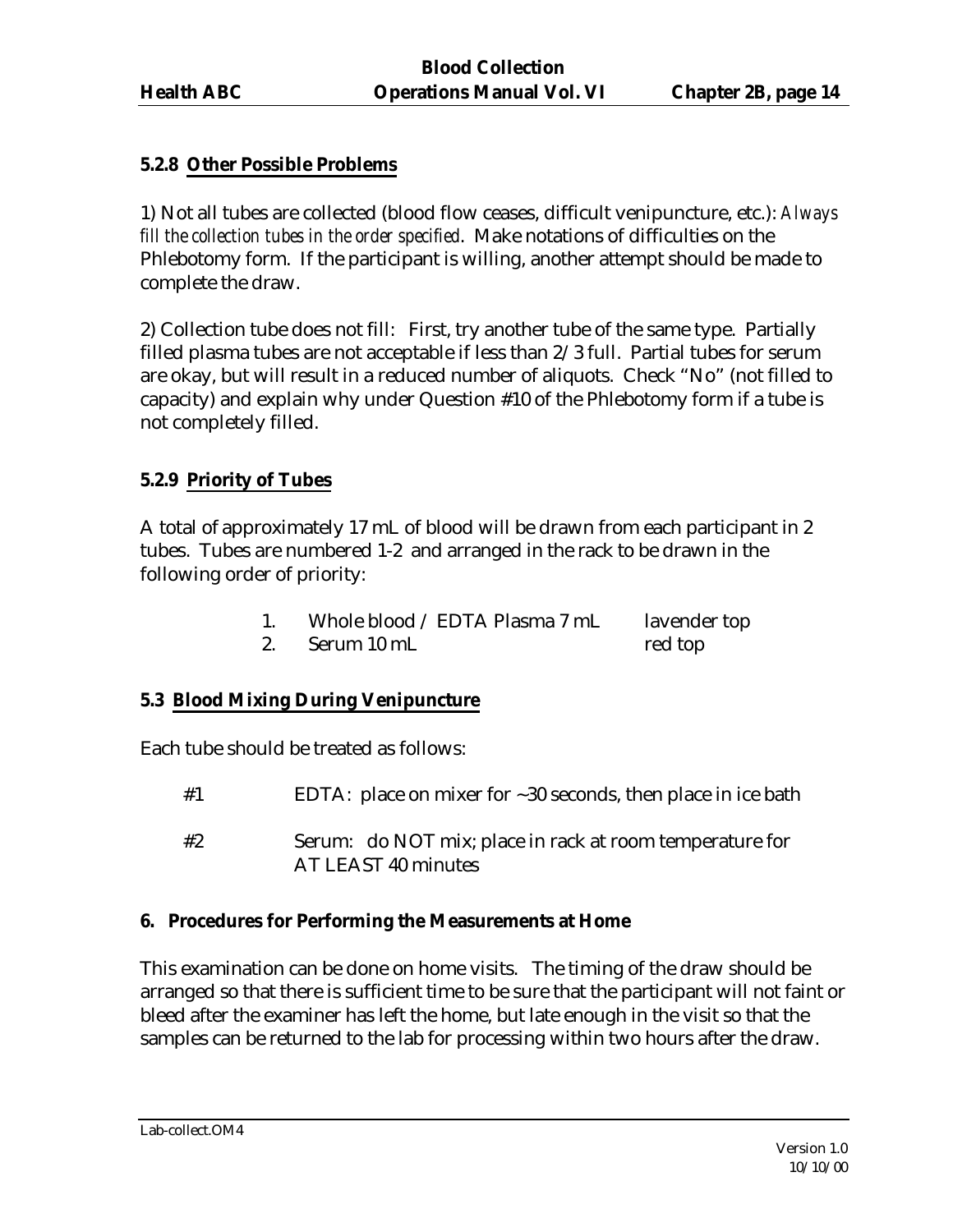## **7. Alert Values/Follow-up**

Laboratory results are reported by the central laboratory to the field centers by mail within 14 days. Two copies of the report are sent, one for the participant's file and one to be sent to the participant. If an abnormal value (see "Immediate Alerts" in the following table) is detected, however, the central laboratory notifies the field center by both phone and fax. If the participant has already been informed that they have elevated fasting glucose, you will not need to alert their physician again. However, you may wish to include a note with the participant report that informs the participant that an abnormal (high or low) value was found before and that the number remains high or low.

| <b>Analyte</b>              | <b>Reference Range for Reports</b>                                   |                                                       | <b>Immediate Alerts*</b> |
|-----------------------------|----------------------------------------------------------------------|-------------------------------------------------------|--------------------------|
| <b>Glucose Metabolism:</b>  |                                                                      |                                                       |                          |
| <b>Fasting Glucose</b>      | $\langle$ 110 and $\geq$ 50 mg/dL                                    | Normal                                                | $>350$ mg/dL             |
|                             | 110-125 mg/dL                                                        | <b>Borderline</b>                                     | $OR < 50$ mg/dL          |
|                             | $\geq$ 126 mg/dL                                                     | Elevated**                                            |                          |
| <b>General Chemistries:</b> |                                                                      |                                                       |                          |
| $HgA_1C$                    | $4 - 6\%$<br>Greater than 7% may                                     | indicate prior or current<br>elevated glucose levels. | <b>None</b>              |
| Lipids:                     |                                                                      |                                                       |                          |
| <b>Total Cholesterol</b>    | $\langle 200 \text{ mg/dL} \rangle$<br>200-239 mg/dL<br>$>239$ mg/dL | Normal<br><b>Borderline</b><br>Elevated**             | None                     |

\*Central Lab calls Field Centers. Field center notifies participant and participant's physician by telephone/fax if participant has granted permission to notify physician. Use modified letter from CHS (see Appendix 5) with abnormal value filled in.

\*\*Notify participant and participant's physician by fax/letter if participant has granted permission to notify physician. Use modified letter from CHS with abnormal value filled in.

Occasionally, an error value is reported for a particular laboratory result. The two most common error values are:

-999, which indicates that no sample was received for that test. This may be expected, as when a fasting glucose sample is not sent because a participant was not fasting, or may indicate a shipping error by the field center. If the field center believes that a sample was sent, LCBR should be notified and the source of the error determined.

-777, which indicates that the test was run, but a valid result could not be obtained. This error may come about in a variety of ways. Sometimes an incomplete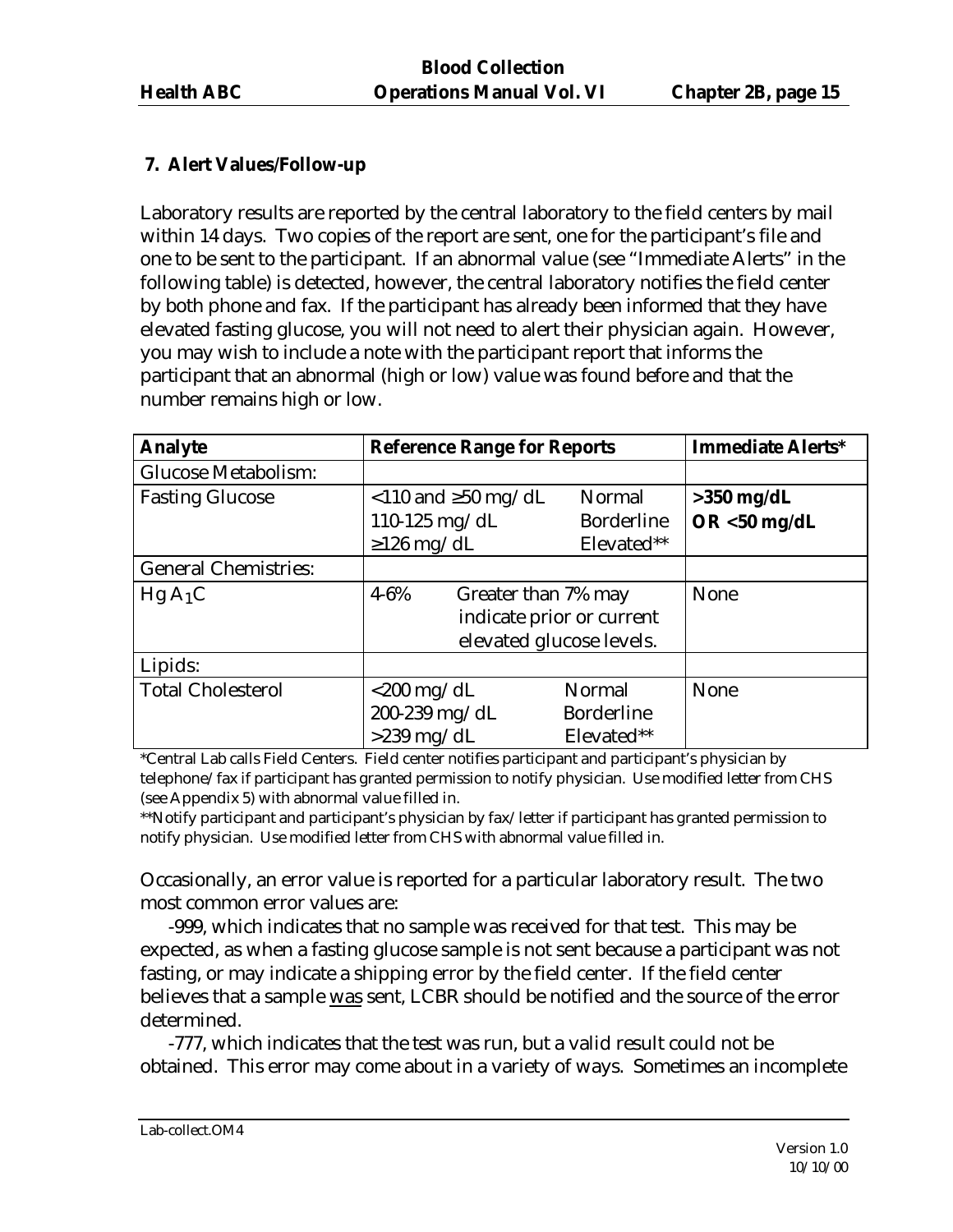aliquot may have been sent by the field center and there is insufficient sample to run the test. When -777 is reported for hemoglobin  $A_1C$ , it may either indicate that the whole blood sample was received in unusable condition (improper handling such as freezing) or that an abnormal hemoglobin variant was detected. The lab can identify S and F abnormalities and report a result. Hemoglobins C, D, E, G, and J cannot be differentiated except by further, more expensive testing beyond the scope of this study. Since hemoglobins D, E, G, and J shorten red blood survival and give erroneously low hemoglobin  $A_1C$  values, samples with these hemoglobin variants are reported as abnormal with no result (-777). Although hemoglobin C does not shorten red blood cell survival, since it can't be positively differentiated from D, E, G, and J, the hemoglobin  $A_1C$  value cannot verified and is also reported as -777.

### **8. Quality Assurance**

### **8.1 Training Requirements**

Clinical experience with phlebotomy is mandatory. Additional training should include:

- Read and study manual
- Attend Health ABC training session on techniques (or observe procedure by experienced examiner)
- Discuss problems and questions with local expert or QC officer

#### **8.2 Certification Requirements**

- Complete training requirements
- Explain what to do for difficult venipuncture
- Recite measures to take for fainting participant
- Conduct phlebotomy on volunteer or participant while being observed by QC officer using QC checklist

### **8.3 Quality Assurance Checklist**

Preparation:

 $\square$  Blood collection trays properly prepared

 $\Box$  Blood draw tubes properly labeled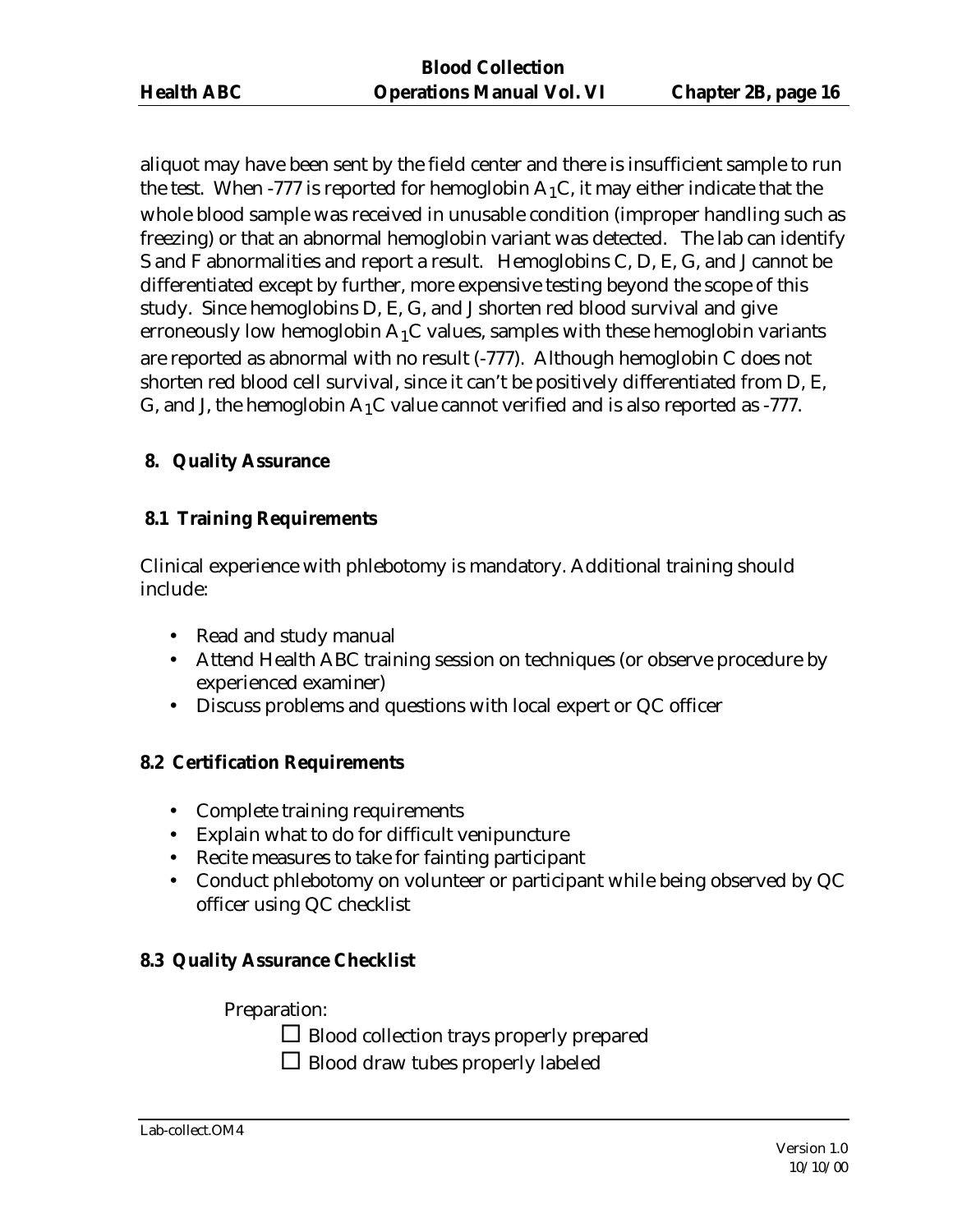- $\Box$  Questions on Phlebotomy form asked
- $\Box$  Hepatitis B vaccination given or offered to all personnel handling blood

Venipuncture properly carried out:

- $\square$  Script properly delivered
- $\square$  Non-permeable lab coats, gloves, and face shields used
- $\Box$  Preparation of venipuncture site correctly done
- $\Box$  Venipuncture smoothly done
- $\Box$  Tubes filled in proper priority order
- $\Box$  Plasma tubes at least 2/3 full
- $\Box$  Tourniquet removed at 2 minutes
- $\Box$  Needle removed and arm bandaged correctly
- $\square$  Needle and tubing appropriately disposed

Tubes mixed and handled correctly after filling:

- $\Box$  Tube 1 mixed for at least 30 seconds, placed in ice bath
- $\square$  Tube 2 NOT mixed, placed in rack at room temperature

Phlebotomy form properly filled out:

- $\square$  Sample ID barcode label affixed to upper right corner (and to upper right corner of Lab Processing form)
- $\square$  Time at start of venipuncture entered
- $\square$  Time at end of venipuncture entered
- $\square$  Total elapsed time with tourniquet entered
- $\Box$  Quality of venipuncture checked
- $\square$  Total fasting time correctly calculated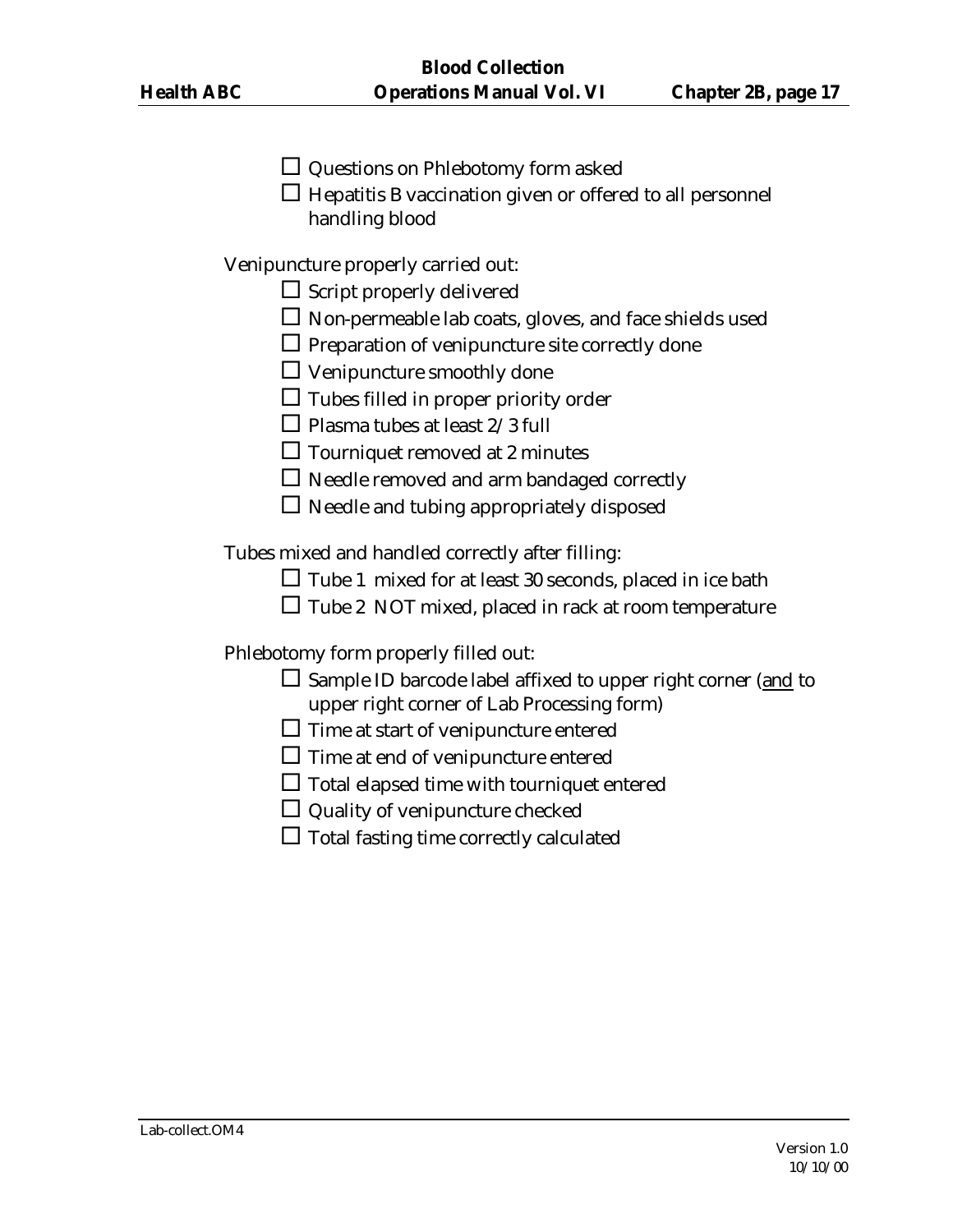### **Sample Label Sheet (Bar Codes)**

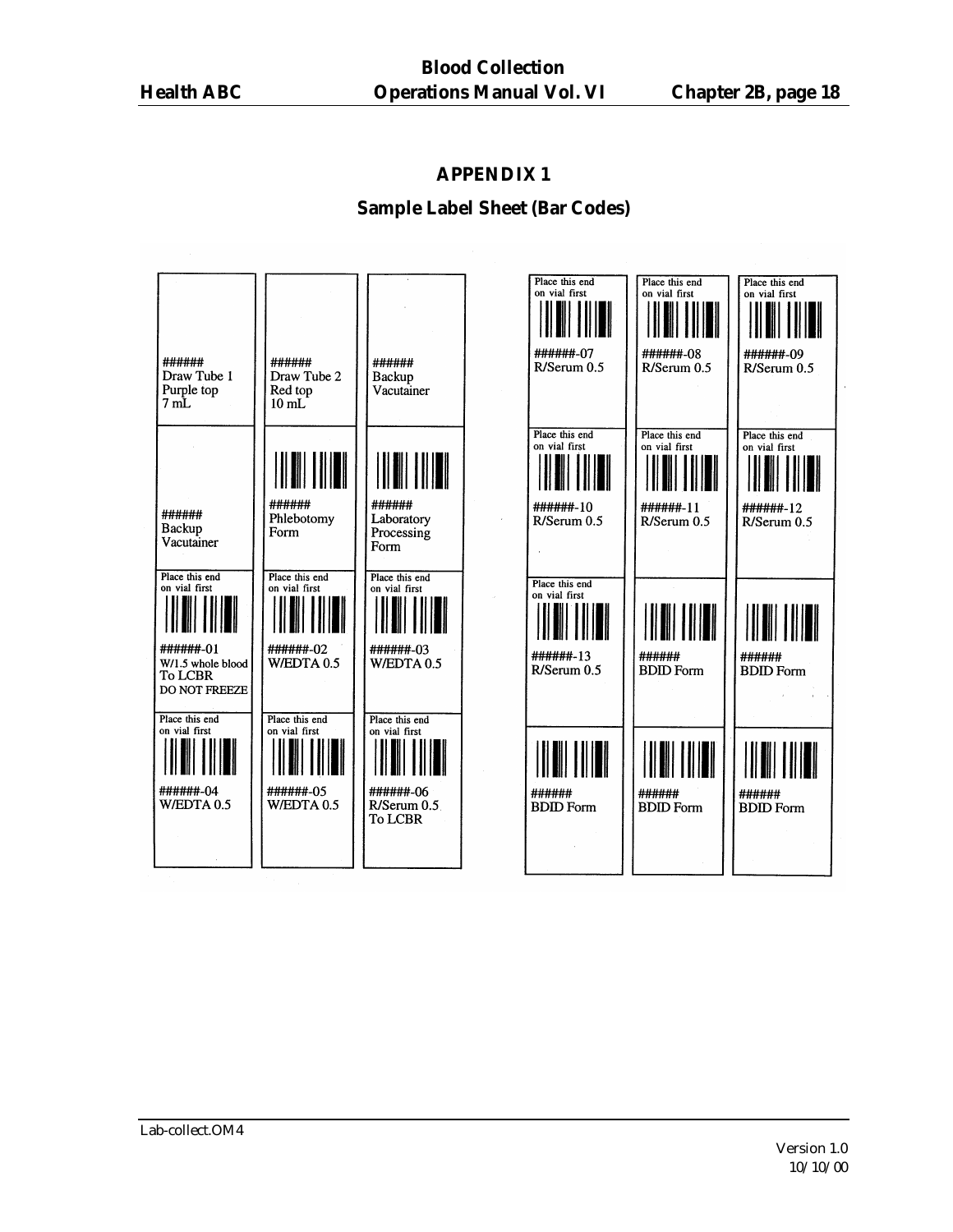# **Phlebotomy Form**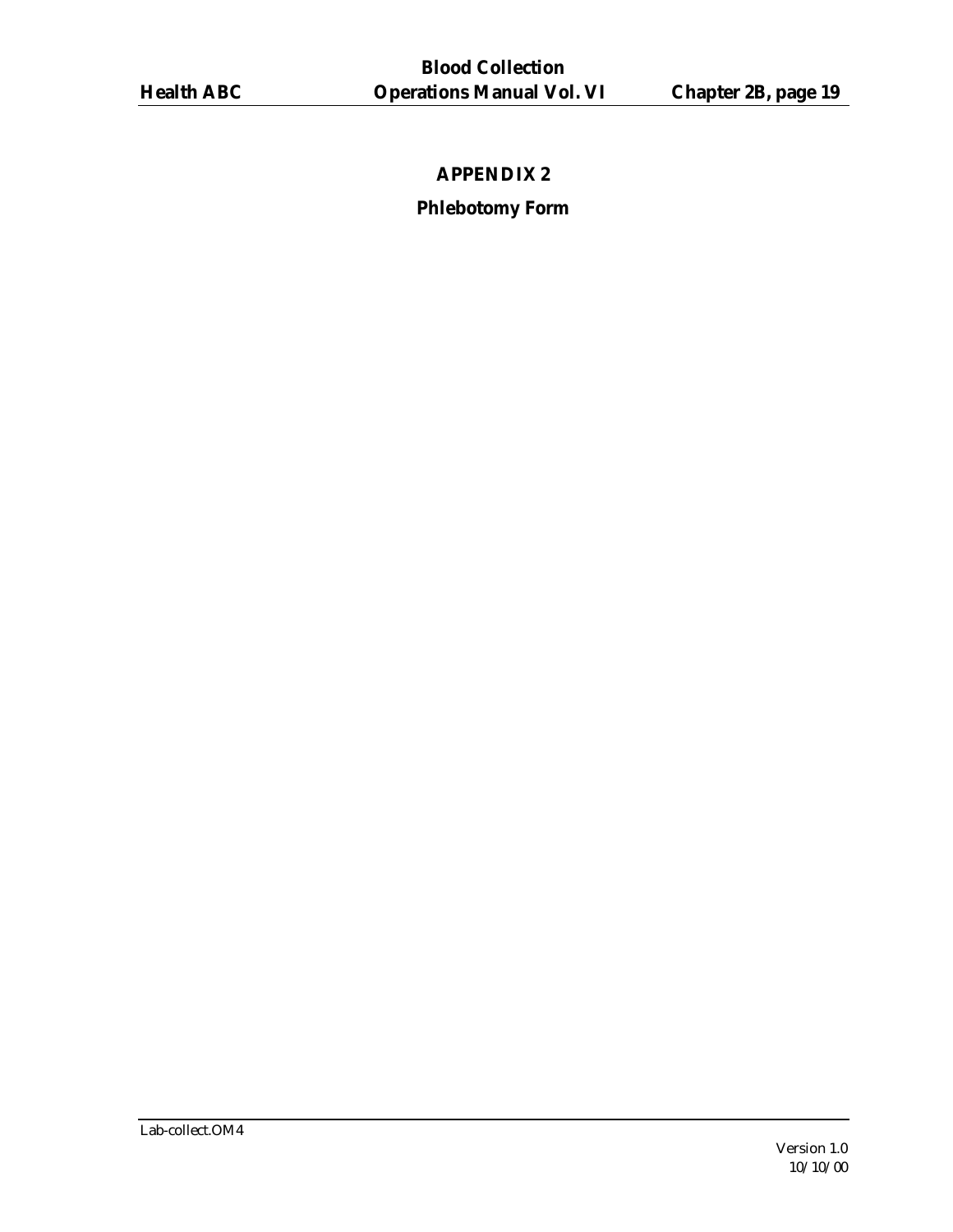| Health<br>HABC Enrollment ID #<br>Date Form Completed<br>Acrostic<br>H<br>$\overline{2}$<br>Month<br>Day<br><b>PHLEBOTOMY</b>                   | Staff ID #<br>$\mathbf 0$<br>0<br>Year<br><b>Bar Code Label</b> |
|-------------------------------------------------------------------------------------------------------------------------------------------------|-----------------------------------------------------------------|
| Ω<br>Do you bleed or bruise easily?<br>$\bigcirc$ Yes<br>◯ Don't know<br>$\bigcirc$ No<br>$\bigcirc$ Refused                                    |                                                                 |
| ❷<br>Have you ever experienced fainting spells while having blood drawn?<br>$\bigcirc$ Yes<br>$\bigcirc$ No<br>◯ Don't know<br>◯ Refused        |                                                                 |
| Have you ever had a radical mastectomy? (Female Participants Only)<br>❸<br>$\bigcirc$ No<br>◯ Don't know<br>◯ Refused<br>D Yes<br>Which side?   |                                                                 |
| Right<br>Left<br>Both<br>Draw blood on right side.<br>Do NOT draw blood. Go to Question #10 on page 40.<br>Draw blood on left side.             |                                                                 |
| Have you ever had a graft or shunt for kidney dialysis?<br>O No<br>◯ Don't know<br>O Refused<br>Yes<br>Which side?                              |                                                                 |
| Left<br><b>Both</b><br>Right<br>◯<br>Draw blood on right side.<br>Draw blood on left side.<br>Do NOT draw blood. Go to Question #10 on page 40. |                                                                 |
|                                                                                                                                                 |                                                                 |
| ◆ Page 38◆<br>Page Link #<br>Y4CVW Version 1.0, 6/06/2000 pim                                                                                   | 12725                                                           |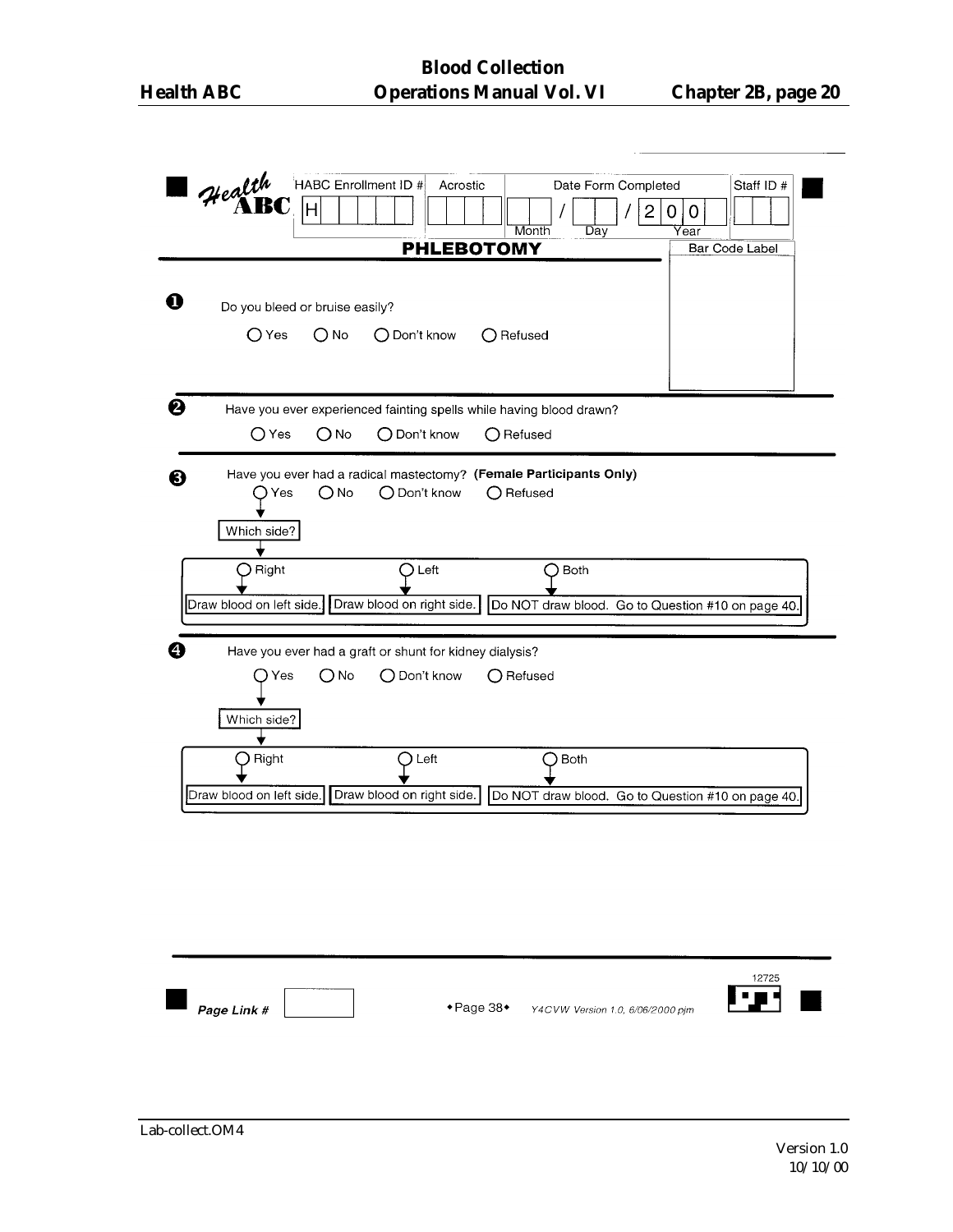|   | Health                                                            | <b>PHLEBOTOMY</b>                                                                |
|---|-------------------------------------------------------------------|----------------------------------------------------------------------------------|
| ❺ | Time at start of venipuncture:                                    |                                                                                  |
|   | Hours<br>Minutes                                                  | $O$ am<br>$O$ pm                                                                 |
| ❻ | Time blood draw completed:                                        |                                                                                  |
|   | Hours<br>Minutes                                                  | $\bigcirc$ am<br>$O$ pm                                                          |
| ❼ | Total tourniquet time:<br>Note that 2 minutes is optimum.)        | (Examiner Note: If tourniquet was reapplied, enter total time tourniquet was on. |
|   | minutes                                                           | Comments on phlebotomy:                                                          |
|   |                                                                   |                                                                                  |
|   | $\mathbf \Theta$ What is the date and time you last ate anything? |                                                                                  |
|   | Date of last food:<br>а.                                          | Year<br>Month<br>Day                                                             |
|   | Time of last food:<br>b.                                          | Oam Opm<br>Minutes<br>Hours                                                      |
|   | c.                                                                | How many hours have passed since the participant last ate any food?              |
|   |                                                                   | hours (Question 6 minus Question 8b. Round to nearest hour.)                     |
|   |                                                                   |                                                                                  |
|   |                                                                   |                                                                                  |
|   |                                                                   |                                                                                  |
|   | Page Link #                                                       | 12725<br>◆ Page 39◆<br>Y4CVW Version 1.0, 6/06/2000 pjm                          |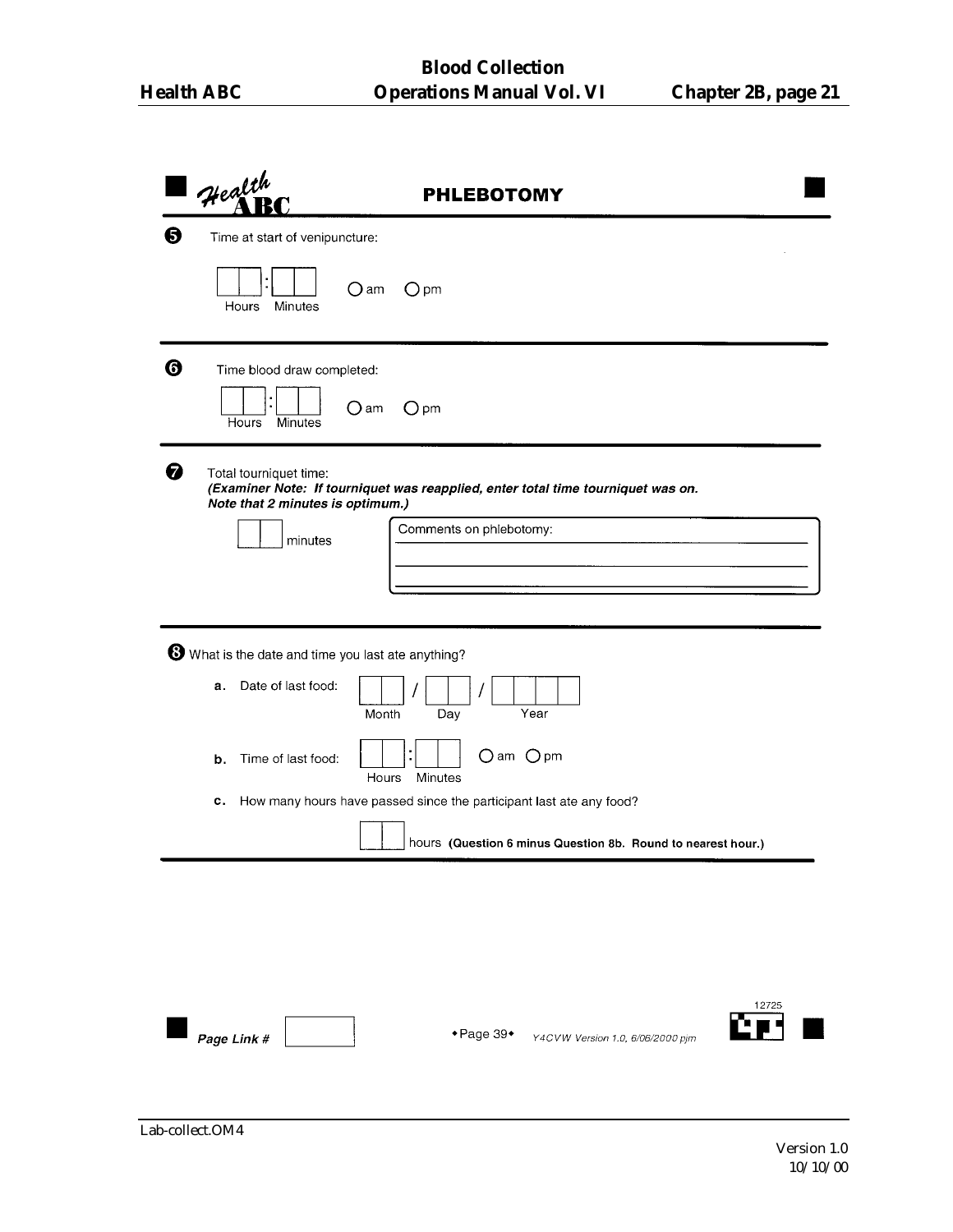|             | Health                                                        | <b>PHLEBOTOMY</b>                    |
|-------------|---------------------------------------------------------------|--------------------------------------|
|             | Quality of venipuncture:<br>$O$ Clean<br>Traumatic            |                                      |
|             | Please describe. Mark all that apply:                         |                                      |
|             | O Vein collapse                                               |                                      |
|             | O Hematoma                                                    |                                      |
|             | $\bigcirc$ Vein hard to get                                   |                                      |
|             | O Multiple sticks                                             |                                      |
|             | ○ Excessive duration of draw                                  |                                      |
|             | O Leakage at venipuncture site                                |                                      |
|             | $\bigcirc$ Other (Please specify:)                            |                                      |
|             |                                                               |                                      |
|             |                                                               |                                      |
|             | Yes<br>) No<br>Please describe why not: -                     |                                      |
|             |                                                               |                                      |
|             | Were tubes filled to specified capacity? If not, comment why. |                                      |
| Tube        | Volume Filled to Capacity? Comment                            |                                      |
| 1. EDTA     | No<br>Yes<br>O<br>()<br>7 ml                                  |                                      |
| 2. Serum    | 10 <sub>m</sub>                                               |                                      |
|             |                                                               |                                      |
|             |                                                               |                                      |
|             |                                                               |                                      |
|             |                                                               |                                      |
|             |                                                               |                                      |
| Page Link # |                                                               | 12725<br>$\bullet$ Page 40 $\bullet$ |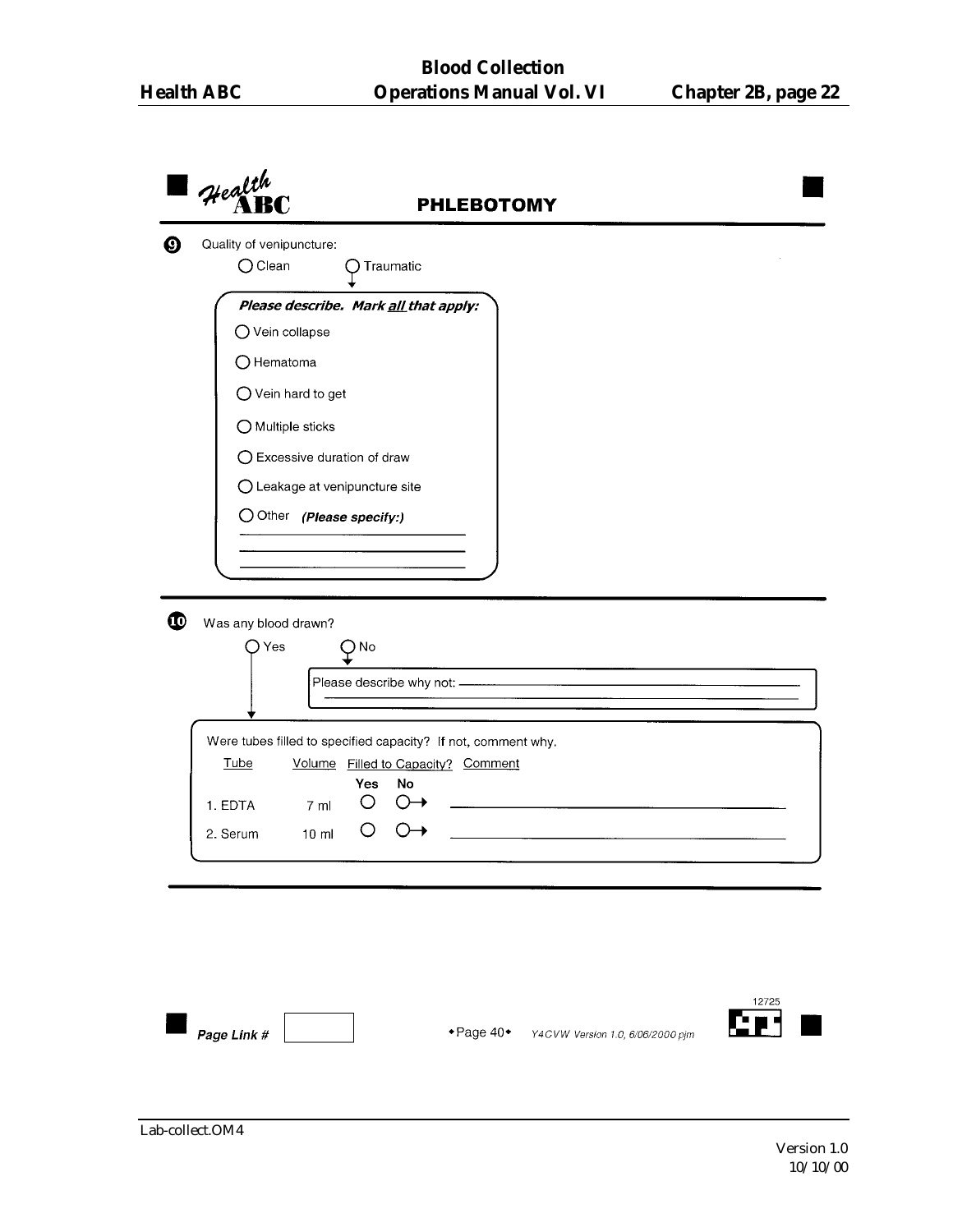|  |  | <b>Return Visit Laboratory Forms</b> |
|--|--|--------------------------------------|
|--|--|--------------------------------------|

|    | Health                         | HABC Enrollment ID # | Acrostic                                                                                                                                                                                     |                    | Date Form Completed                              | Staff ID #            |
|----|--------------------------------|----------------------|----------------------------------------------------------------------------------------------------------------------------------------------------------------------------------------------|--------------------|--------------------------------------------------|-----------------------|
|    |                                | н                    |                                                                                                                                                                                              |                    | 2<br>0<br>0                                      |                       |
|    |                                |                      | YEAR 4 RETURN VISIT PHLEBOTOMY                                                                                                                                                               | Month<br>Day       | Year                                             | <b>Bar Code Label</b> |
|    |                                |                      |                                                                                                                                                                                              |                    |                                                  |                       |
| D  | Do you bleed or bruise easily? |                      |                                                                                                                                                                                              |                    |                                                  |                       |
|    | ○ Yes                          | $\bigcirc$ No        | $\bigcap$ Don't know                                                                                                                                                                         | $\bigcap$ Refused  |                                                  |                       |
|    |                                |                      |                                                                                                                                                                                              |                    |                                                  |                       |
| ❷  |                                |                      | Have you ever experienced fainting spells while having blood drawn?                                                                                                                          |                    |                                                  |                       |
|    | $\bigcirc$ Yes                 | () No                | ◯ Don't know                                                                                                                                                                                 | $\bigcap$ Refused  |                                                  |                       |
| 6) |                                |                      | Have you ever had a radical mastectomy? (Female Participants Only)                                                                                                                           |                    |                                                  |                       |
|    | )Yes                           | O No                 | $\bigcirc$ Don't know                                                                                                                                                                        | $\bigcirc$ Refused |                                                  |                       |
|    | Which side?                    |                      |                                                                                                                                                                                              |                    |                                                  |                       |
|    | Right                          |                      | Left                                                                                                                                                                                         | <b>Both</b><br>Э   |                                                  |                       |
|    | Draw blood on left side.       |                      | Draw blood on right side.                                                                                                                                                                    |                    | Do NOT draw blood. Go to Question #10 on page 3. |                       |
|    |                                |                      |                                                                                                                                                                                              |                    |                                                  |                       |
|    | Yes                            | O No                 | Have you ever had a graft or shunt for kidney dialysis?<br>◯ Don't know                                                                                                                      | $\bigcap$ Refused  |                                                  |                       |
|    |                                |                      |                                                                                                                                                                                              |                    |                                                  |                       |
|    | Which side?                    |                      |                                                                                                                                                                                              |                    |                                                  |                       |
|    | Right                          |                      | ) Left                                                                                                                                                                                       | Both               |                                                  |                       |
|    | Draw blood on left side.       |                      | Draw blood on right side.                                                                                                                                                                    |                    | Do NOT draw blood. Go to Question #10 on page 3. |                       |
|    |                                |                      |                                                                                                                                                                                              |                    |                                                  |                       |
|    |                                |                      | Examiner Note: If the participant is having a repeat blood draw only because they were not<br>fasting during their Year 4 clinic visit, only draw a 3 to 5 ml serum tube. In Question #10.2, |                    |                                                  |                       |
|    | volume is less than 10 ml).    |                      | mark "Yes" when asked whether the serum tube was filled to capacity (even though the                                                                                                         |                    |                                                  |                       |
|    |                                |                      |                                                                                                                                                                                              |                    |                                                  |                       |
|    |                                |                      |                                                                                                                                                                                              |                    |                                                  |                       |
|    |                                |                      | $\bullet$ Page 1 $\bullet$                                                                                                                                                                   |                    |                                                  | 62131                 |
|    | Page Link #                    |                      |                                                                                                                                                                                              |                    | Y4RVP Version 1.0, 6/06/00 pjm                   |                       |
|    |                                |                      |                                                                                                                                                                                              |                    |                                                  |                       |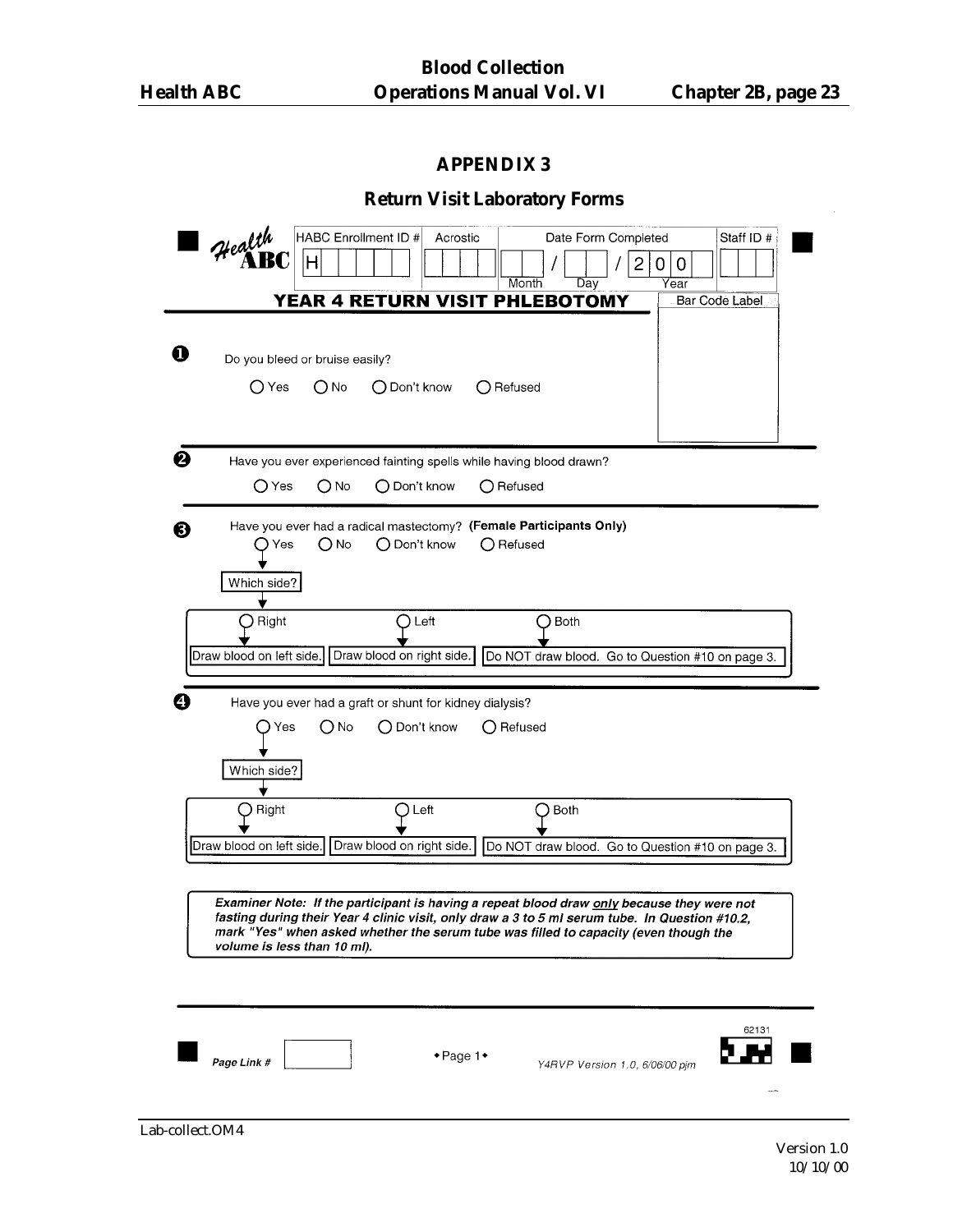|   | Health<br>YEAR 4 RETURN VISIT PHLEBOTOMY                                                                                                                                             |
|---|--------------------------------------------------------------------------------------------------------------------------------------------------------------------------------------|
| ❺ | Time at start of venipuncture:                                                                                                                                                       |
|   | $\bigcirc$ am<br>$O$ pm<br>Minutes<br>Hours                                                                                                                                          |
| ❻ | Time blood draw completed:<br>○ am<br>$O$ pm<br>Hours Minutes                                                                                                                        |
| ❸ | Total tourniquet time:<br>(Examiner Note: If tourniquet was reapplied, enter total time tourniquet was on.<br>Note that 2 minutes is optimum.)<br>Comments on phlebotomy:<br>minutes |
|   | What is the date and time you last ate anything?                                                                                                                                     |
|   | Date of last food:<br>a.<br>Year<br>Month<br>Day                                                                                                                                     |
|   | O am O pm<br>Time of last food:<br>b.<br>Minutes<br>Hours                                                                                                                            |
|   | How many hours have passed since the participant last ate any food?<br>С.                                                                                                            |
|   | hours (Question 6 minus Question 8b. Round to nearest hour.)                                                                                                                         |
|   |                                                                                                                                                                                      |
|   | 62131<br>+Page 2+<br>Page Link #<br>Y4RVP Version 1.0, 6/06/00 pjm                                                                                                                   |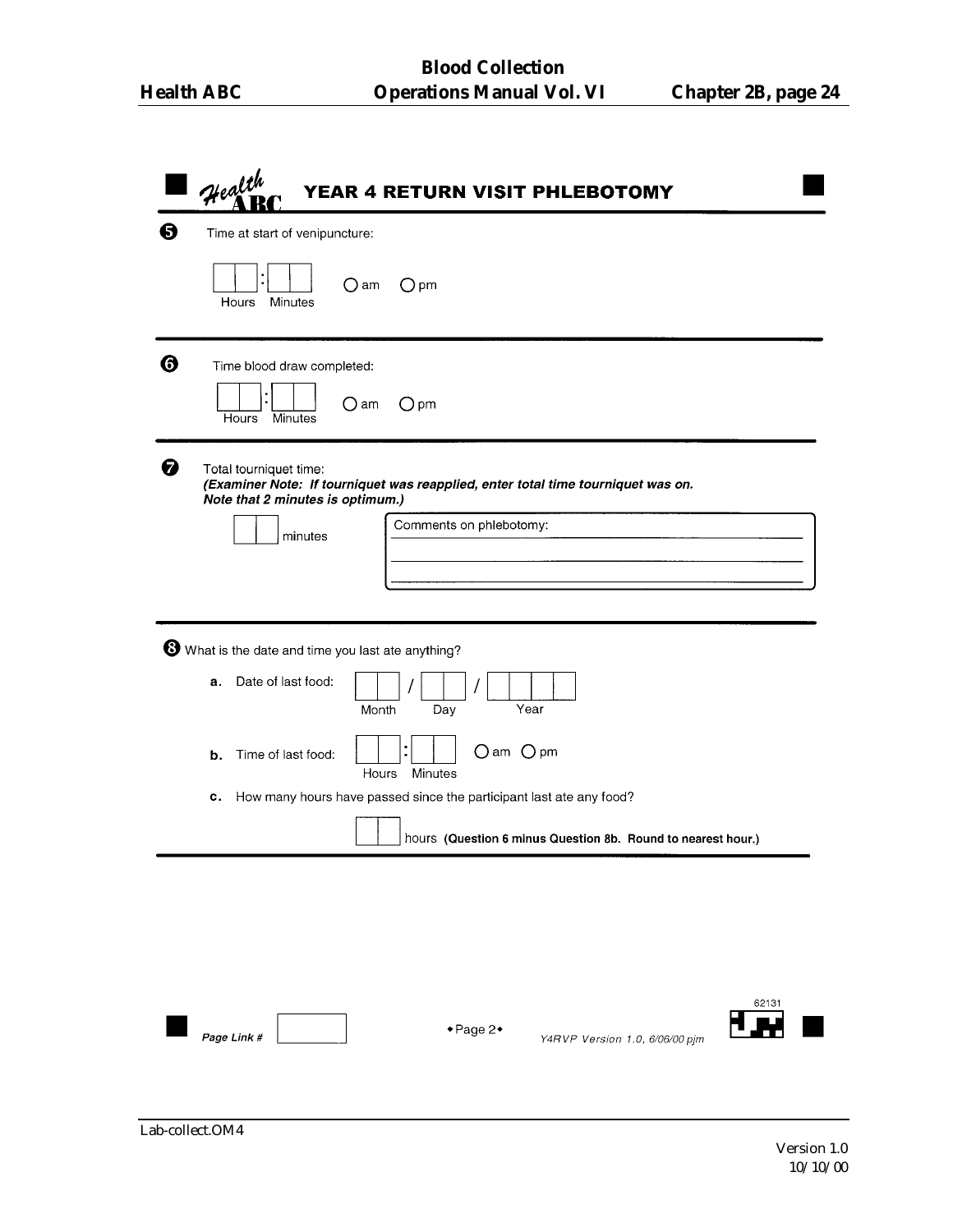| Health<br>YEAR 4 RETURN VISIT PHLEBOTOMY                                                                                                                                                                                                                                 |
|--------------------------------------------------------------------------------------------------------------------------------------------------------------------------------------------------------------------------------------------------------------------------|
| Quality of venipuncture:<br>$\bigcirc$ Clean<br>Traumatic                                                                                                                                                                                                                |
| Please describe. Mark all that apply:<br>O Vein collapse                                                                                                                                                                                                                 |
| $\bigcirc$ Hematoma                                                                                                                                                                                                                                                      |
| $\bigcirc$ Vein hard to get                                                                                                                                                                                                                                              |
| O Multiple sticks                                                                                                                                                                                                                                                        |
| ○ Excessive duration of draw                                                                                                                                                                                                                                             |
| O Leakage at venipuncture site                                                                                                                                                                                                                                           |
| $\bigcirc$ Other<br>(Please specify:)                                                                                                                                                                                                                                    |
|                                                                                                                                                                                                                                                                          |
|                                                                                                                                                                                                                                                                          |
| Yes<br>) No                                                                                                                                                                                                                                                              |
| Please describe why not: -                                                                                                                                                                                                                                               |
| Were tubes filled to specified capacity? If not, comment why.<br>Volume Filled to Capacity? Comment<br>Tube                                                                                                                                                              |
| No<br><b>Yes</b><br>1. EDTA<br>7 <sub>m</sub>                                                                                                                                                                                                                            |
| 2. Serum <sup>*</sup><br>$\left( \right)$<br>10 <sub>m</sub>                                                                                                                                                                                                             |
|                                                                                                                                                                                                                                                                          |
|                                                                                                                                                                                                                                                                          |
| *Examiner Note: If the participant had a repeat blood draw only because they were not<br>fasting during their Year 4 clinic visit, mark "Yes" to Question #10.2 when asked whether the<br>serum tube was filled to capacity (even though the volume is less than 10 ml). |
| 62131                                                                                                                                                                                                                                                                    |
| $\bullet$ Page 3 $\bullet$<br>Page Link #<br>Y4RVP Version 1.0, 6/06/00 pim                                                                                                                                                                                              |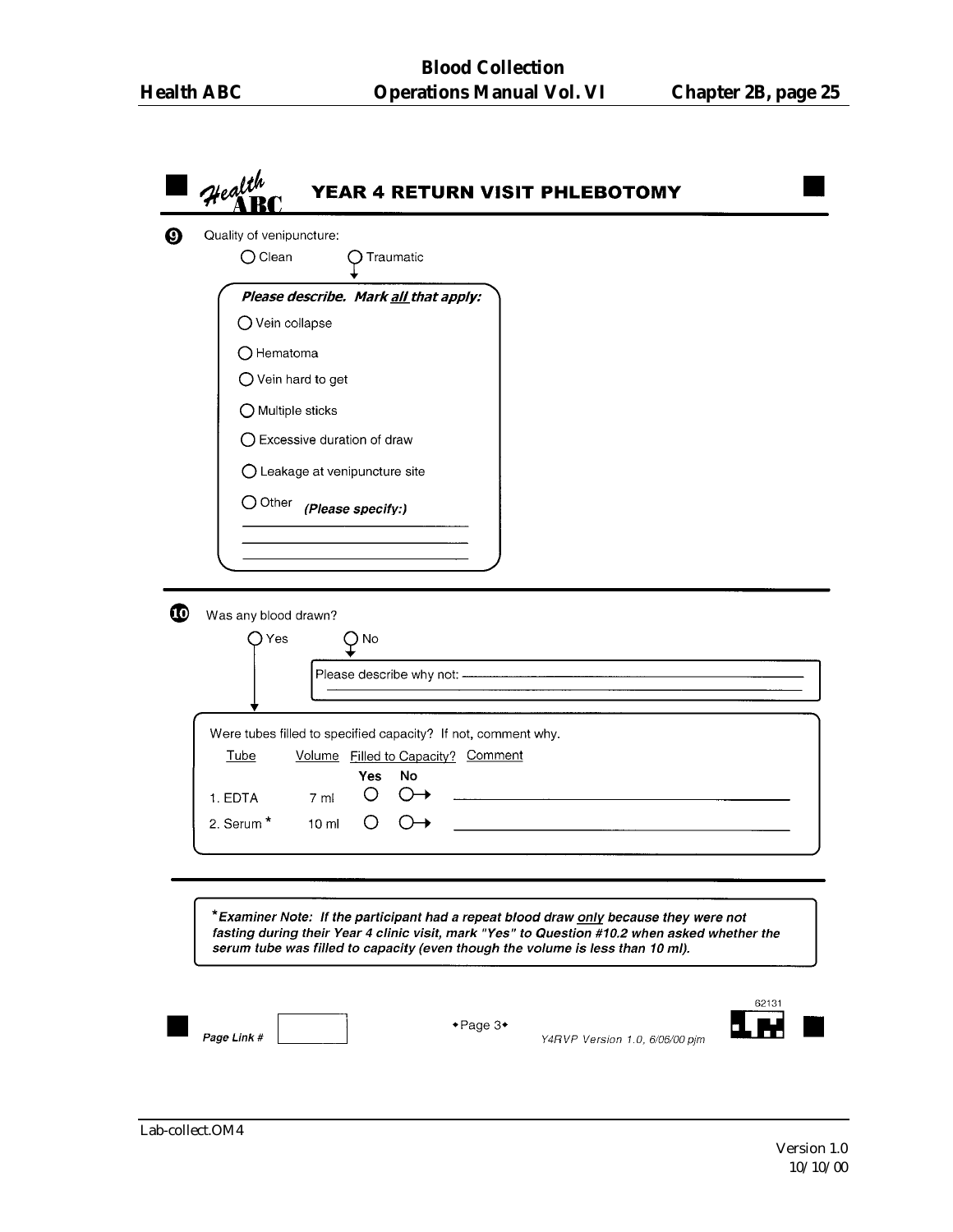|                         |                              |      |       |    |                          | YEAR 4 RETURN VISIT LABORATORY PROCESSING | Bar Code Label       |
|-------------------------|------------------------------|------|-------|----|--------------------------|-------------------------------------------|----------------------|
|                         |                              |      |       |    |                          |                                           |                      |
|                         | Time at start of processing: |      |       |    | t                        | ( )<br>am<br>pm                           |                      |
|                         |                              |      |       |    |                          |                                           |                      |
|                         |                              |      |       |    |                          |                                           |                      |
|                         |                              |      |       |    |                          |                                           |                      |
| <b>Collection Tubes</b> | Cryo #                       | Vol. | Type  | To | Fill in<br><b>Bubble</b> | Problems                                  | <b>Not</b><br>Filled |
| #1 whole blood          | 01                           | 1.0  | W/1.5 | L  | O                        | OH.<br>ОР ОВ                              | O                    |
| #1 EDTA plasma          | 02                           | 0.5  | W/0.5 | M  | O                        | Он∶<br>ОР ОВ                              | O                    |
|                         | 03                           | 0.5  | W/0.5 | M  | $\bigcirc$               | Oн<br>ОР ОВ                               | $\bigcirc$           |
|                         | 04                           | 0.5  | W/0.5 | M  | O                        | Ωн<br>ОР ОВ                               | O                    |
|                         | 05                           | 0.5  | W/0.5 | М  | O                        | Он<br>OPOB                                | O                    |
| #2 serum                | $06*$                        | 0.5  | R/0.5 | L  | O                        | Он<br>ОР ОВ                               | O                    |
|                         | 07                           | 0.5  | R/0.5 | м  | O                        | Он<br>ОР ОВ                               | Ō                    |
|                         | 08                           | 0.5  | R/0.5 | М  | O                        | ОР ОВ<br>Он                               | O                    |
|                         | 09                           | 0.5  | R/0.5 | М  | $\bigcirc$               | Oн<br>ОР ОВ                               | O                    |
|                         | 10                           | 0.5  | R/0.5 | M  | O                        | OPOB<br>Он                                | O                    |
|                         | 11                           | 0.5  | R/0.5 | М  | O                        | Он<br>ОР ОВ                               | O                    |
|                         | 12                           | 0.5  | R/0.5 | м  | O                        | Он<br>ОР ОВ                               | O                    |
|                         | 13                           | 0.5  | R/0.5 | M  | $\bigcirc$               | Он<br>ОР ОВ                               | O                    |

L=LCBR; M=McKesson; H=Hemolyzed; P=Partial; B=Both; R=red; W=white

LCBR Use only: Received Date: \_\_\_\_\_  $\overline{\phantom{a}}$  Time:  $\overline{\phantom{a}}$ 

Frozen?

 $\Box$  Yes  $\Box$  No

Y4RVLP Version 1.0, 6/06/00 pjm

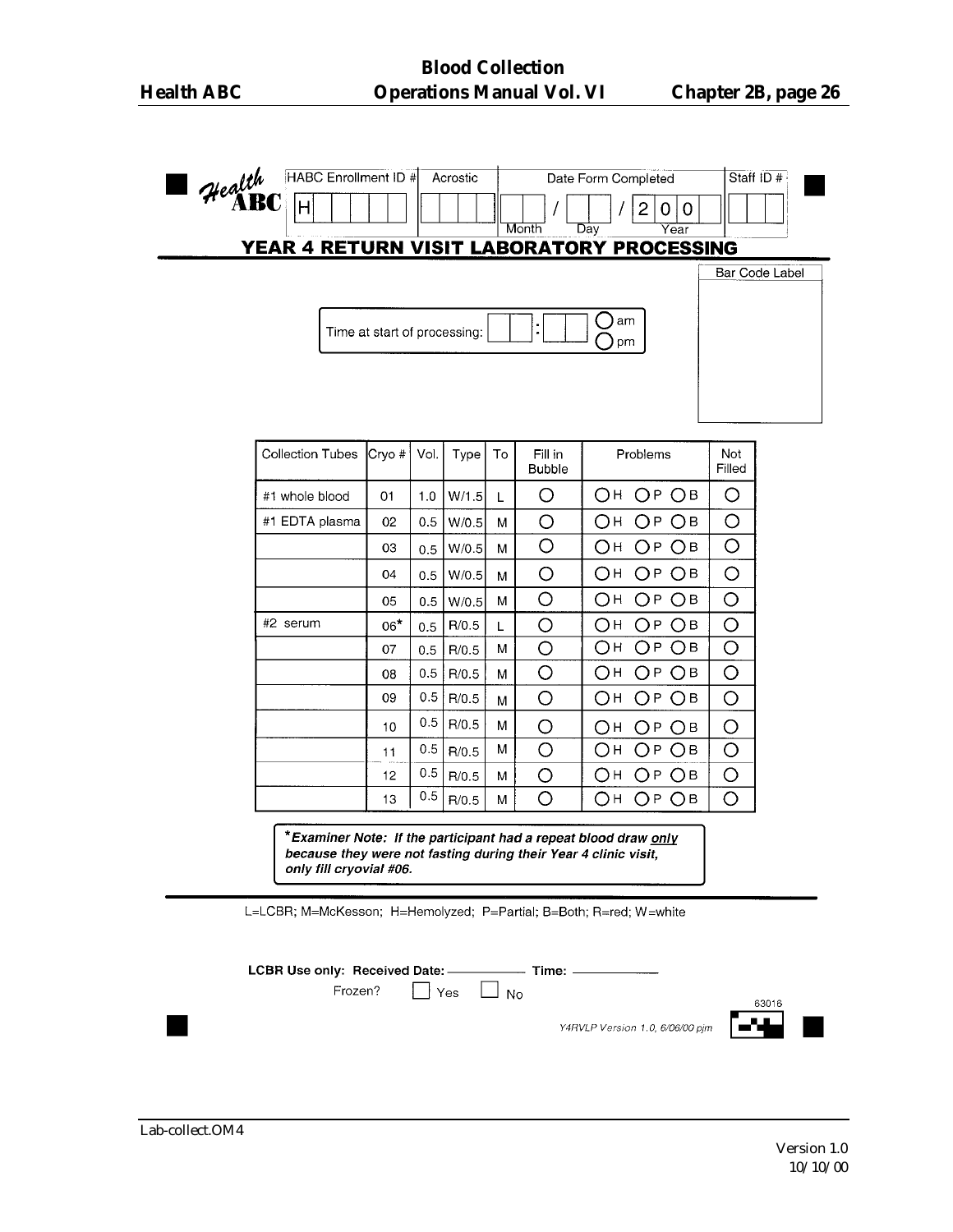#### **Phlebotomy Checklist**

Blood Collection Tray Checklist

Per Tray:

- $\Box$  10 21G Butterfly needles with Luer Adapters
- $\Box$  10 Alcohol Swabs
- $\Box$  15 Band-Aids
- $\Box$  15 Gauze pads
- $\Box$  5 Vacutainer holders
- $\square$  complete set of extra, unlabeled collection tubes
- $\Box$  2 Tourniquets
- $\Box$  1 Smelling salts
- $\Box$  1 Timer or stopwatch
- $\Box$  2 Pencils/pens
- $\Box$  Latex gloves
- $\Box$  1 Hemostats
- $\Box$  1 Adhesive tape
- $\Box$  1 Scissors
- ~10 min before draw:
	- $\Box$  1 styrofoam ice bath filled with ice

Per participant:

 $\Box$  1 Blood tube rack with 2 draw tubes labeled and numbered.

At the Phlebotomy Station:

- $\square$  Basin
- $\Box$  Cold cloth
- $\Box$  Tube mixer
- $\Box$  Biohazard containers
- $\square$  Needle/Sharps container
- $\Box$  Paper towels